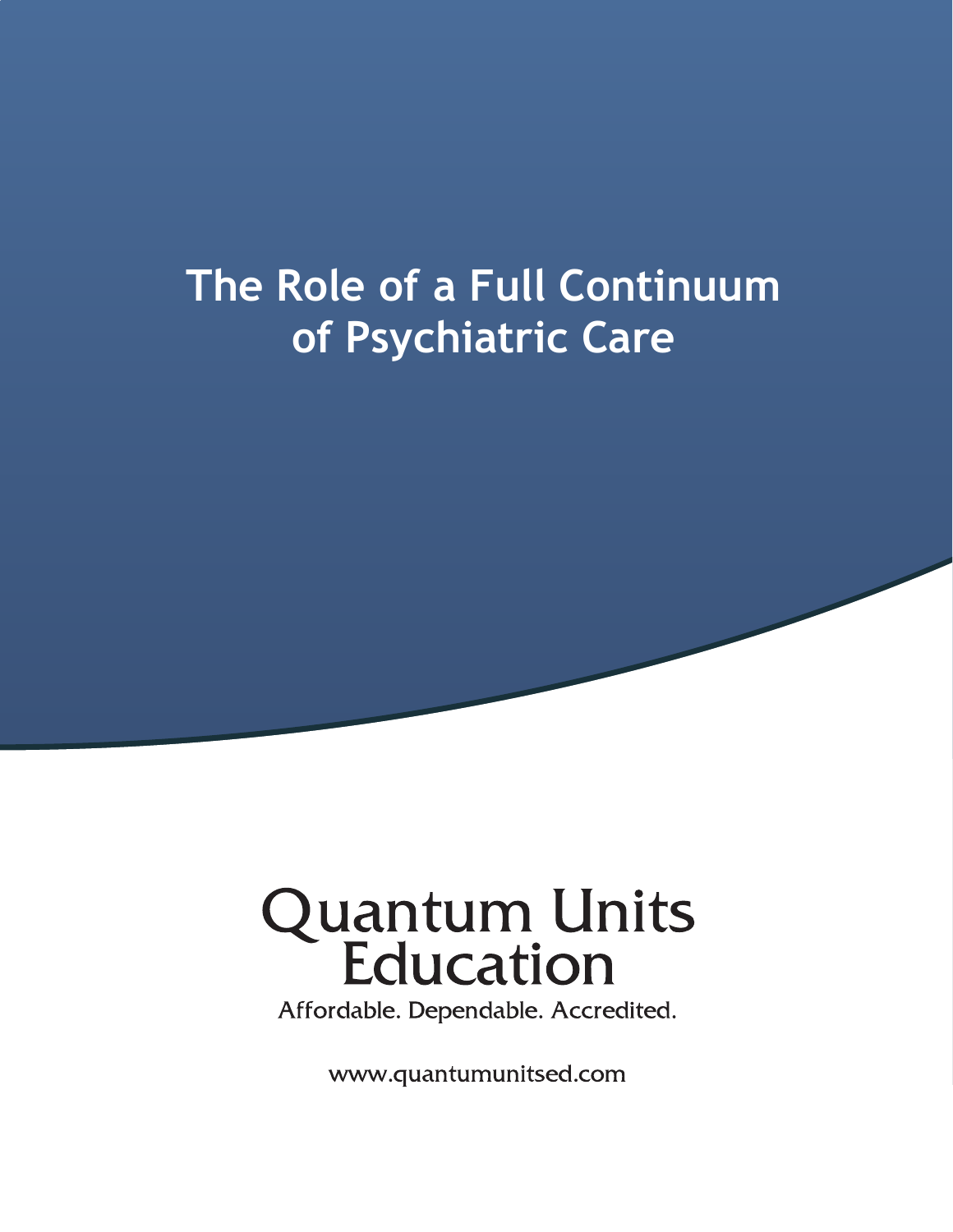# EXECUTIVE SUMMARY

Nearly 10 million individuals in the United States are estimated to live with a diagnosable psychiatric condition sufficiently serious to impair their personal, social, and economic functioning. Hardly a day goes by without a study, headline, court case, or legislative action calling for reforming the mental health system to better serve this population. Often, these calls to action end in two words: "More beds."

Largely missing from the outcry are answers to broader questions such as these:

- ◆ *What do we mean by "beds"? More precisely, what types of beds are needed: acute, transitional, rehabilitative, long-term or other?*
- ◆ *Are there differences in the needs of different age groups youth, adults, older per*sons - and diagnoses that need to be reflected in the bed composition?
- ◆ *What are the evidence-based outpatient practices that would reduce bed demand by reducing the likelihood that a crisis will develop or by diverting individuals in crisis to appropriate settings outside of hospitals?*

*Beyond Beds: The Vital Role of a Full Continuum of Psychiatric Care* addresses these questions and offers 10 public policy recommendations for reducing the human and economic costs associated with severe mental illness by building and invigorating a robust, interconnected, evidence-based system of care that goes beyond beds. Each recommendation is drawn from data and observation and is illustrated by the story of the ficitional Taylor, a representative young adult whose journey toward mental health recovery illustrates both the failings and the potential of the current continuum of psychiatric care.

*Beyond Beds* also launches a year of National Association of State Mental Health Program Directors (NASMHPD) publications reporting on aspects of psychiatric care that together can enhance the capabilities of a robust continuum. These include a review of comprehensive U.S. inpatient capacity, forensic bed capacity and number of beds; health integration and co-occurring substance use disorders; populations with intellectual and developmental disorders and other special needs; crisis intervention; homelessness; trauma-informed care; peer services; and health disparities and cultural competence. Each assessment is grounded in the premise that people with serious mental illness need and deserve access to the same levels of care that individuals with other medical conditions already commonly experience and that obstacles to such treatment need to be removed.

To lay the foundation for the detailed stakeholder recommendations that conclude each of these papers, policymakers at every level should take the following steps:

#### *Recommendations*

#### *Recommendation #1: The Vital Continuum*

Prioritize and fund the development of a comprehensive continuum of mental health care that incorporates a full spectrum of integrated, complementary services known to improve outcomes for individuals of all ages with serious mental illness.

#### *Recommendation #2: Terminology*

Direct relevant agencies to conduct a national initiative to standardize terminology for all levels of clinical care for mental illness, including inpatient and outpatient treatment in acute, transitional, rehabilitative, and long-term settings operated by both the public and private sectors.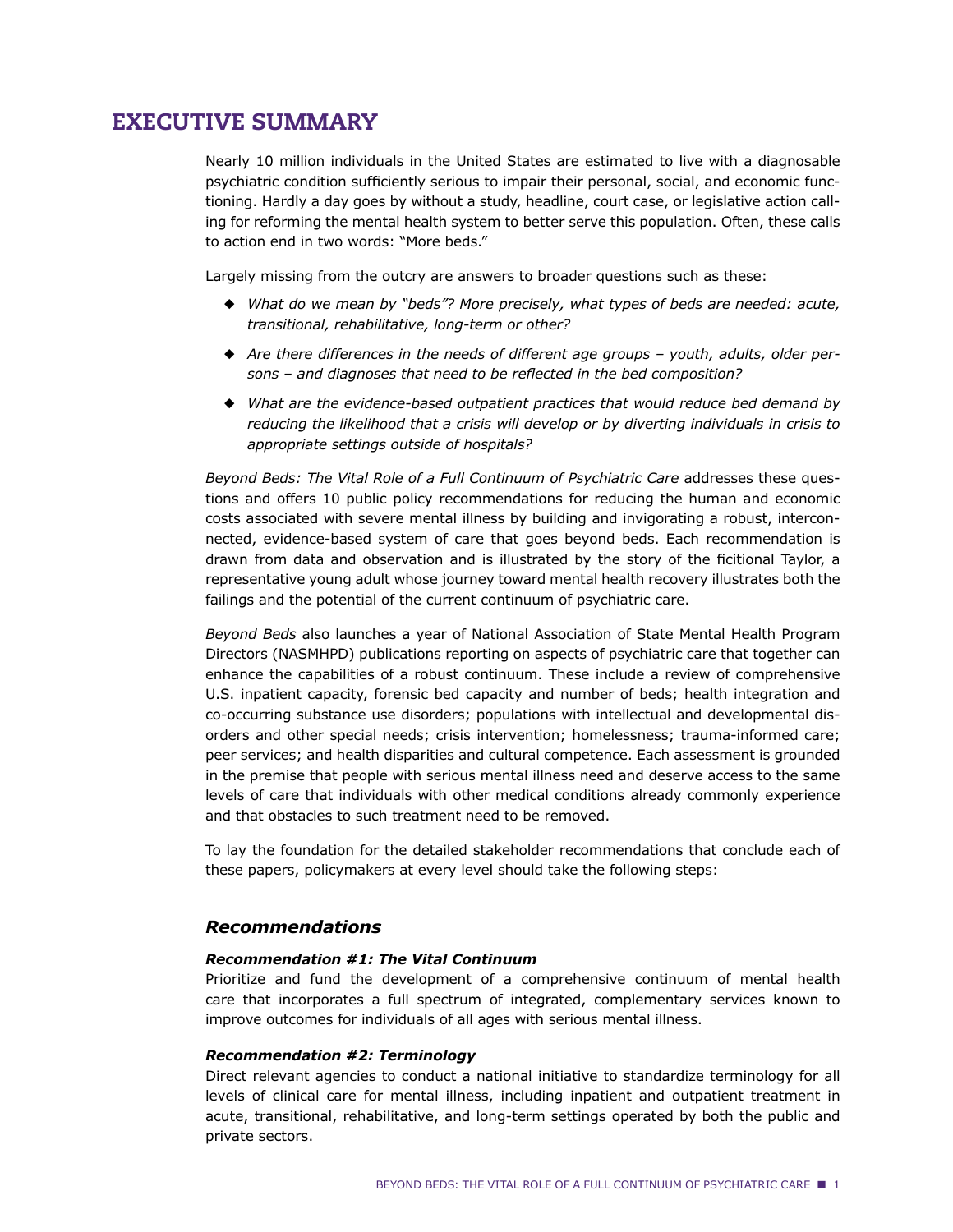#### *Recommendation #3: Criminal and Juvenile Justice Diversion*

Fund and foster evidence-based programs to divert adults with serious mental illness and youth with serious mental illness or emotional disorders from justice settings to the treatment system. These programs should operate at all intercept points across the sequential intercept framework and be required to function in collaboration with correctional and other systems.

#### *Recommendation #4: Emergency Treatment Practices*

Monitor hospitals for adherence to the Emergency Medical Treatment and Labor Act in their emergency departments and levy sanctions for its violation, including the withholding of public funding. Hospitals with licensed psychiatric beds that refuse referred patients should similarly be sanctioned if monitoring shows they have a record of refusing referred patients without legitimate cause.

#### *Recommendation #5: Psychiatric Beds*

Identify those policies and practices that operate as disincentives to providing acute inpatient and other beds or that act as obstacles to psychiatric patients' accessing existing beds (e.g., the institutions of mental disease exclusion) and require hospitals benefiting from taxpayer dollar investments to directly provide or ensure timely access to inpatient psychiatric beds.

#### *Recommendation #6: Data-Driven Solutions*

Prioritize and fully fund the collection and timely publication of all relevant data on the role and intersystem impacts of severe mental illness and best practices.

#### *Recommendation #7: Linkages*

Recognize that the mental health, community, justice, and public service systems are interconnected, and adopt and refine policies to identify and close gaps between them. Practices should include providing "warm hand-offs" and other necessary supports to help individuals navigate between the systems in which they are engaged.

#### *Recommendation #8: Technology*

Create and expand programs that incentivize and reward the use of technology to advance care delivery, promote appropriate information sharing, and maximize continuity of care. Policymakers should require as a condition of such incentives that outcome data be utilized to help identify the most effective technologies, and they should actively incorporate proven technologies and computer modeling in public policy and practice.

#### *Recommendation #9: Workforce*

Initiate assessments to identify, establish, and implement public policies and public-private partnerships that will reduce structural obstacles to people's entering or staying in the mental health workforce, including peer support for adults and parent partners for youth and their families. These assessments should include but not be limited to educational and training opportunities, pay disparities, and workplace safety issues. The assessments should be conducted for the workforce across all positions.

#### *Recommendation #10: Partnerships*

Recognize the vital role families and non-traditional partners outside the mental health system can play in improving mental health outcomes and encourage and support the inclusion of a broader range of invited stakeholders around mental illness policy and practice.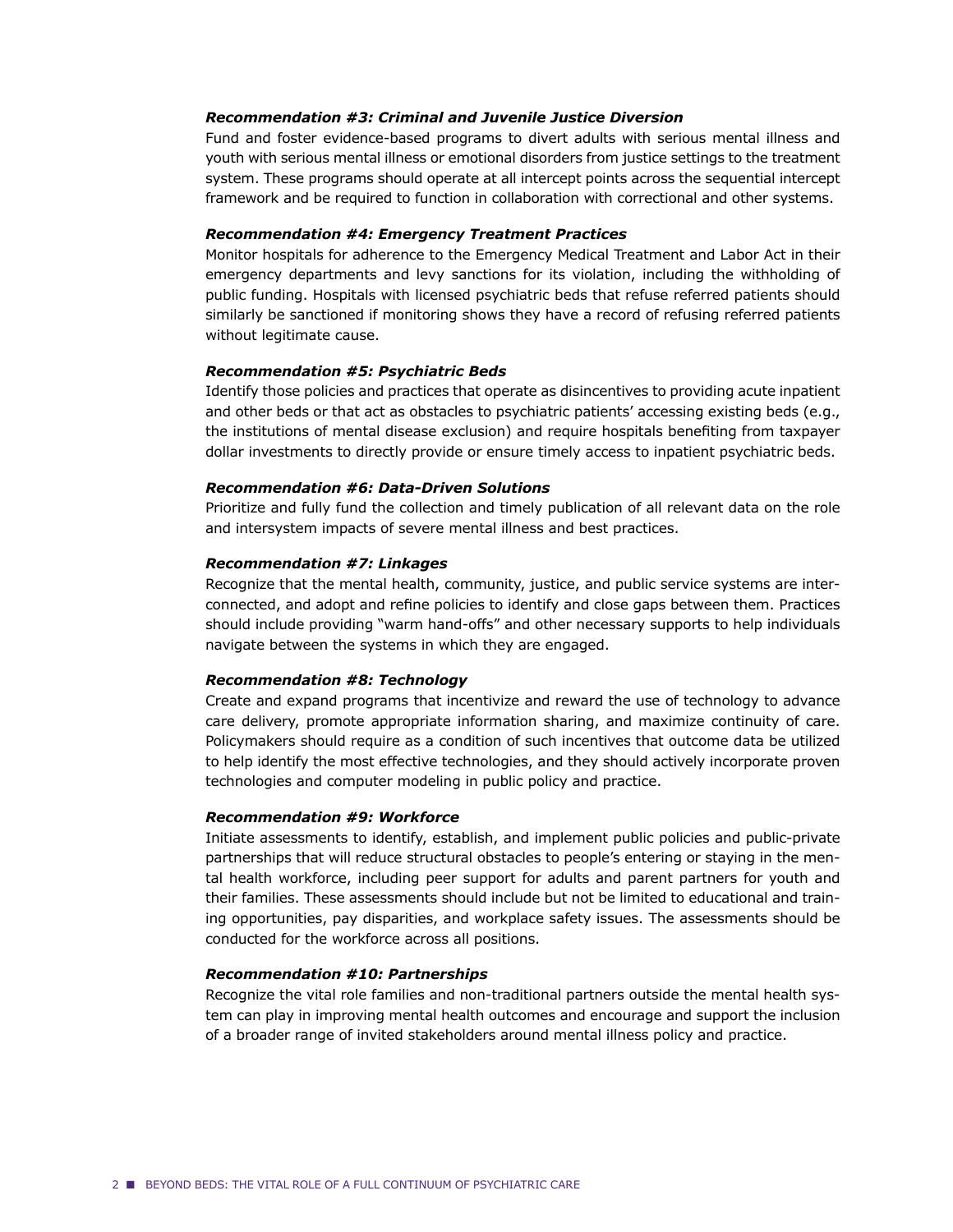# BACKGROUND

That access to psychiatric beds is a topic of national urgency is an understatement.

Emergency physicians regularly issue grim reports on the boarding of psychiatric patients in emergency departments (EDs), and states are being sued—sometimes repeatedly—over bed waits. In the academic literature and mass media, psychiatric bed shortages are often blamed for homelessness, mass incarceration, mass violence, and a host of other individual and societal consequences. At times, it can appear there is no poor outcome or social system failure that cannot be attributed to the number of psychiatric beds in general, the number of state hospital beds in particular, and the trend known as deinstitutionalization.

The National Association of State Mental Health Program Directors (NASMHPD) is a membership organization of the state executives responsible for the nation's public mental health delivery system, including state hospitals. In the current environment, NASMHPD is frequently asked questions like these:

- ◆ How many psychiatric beds exist in the United States, where are they, who operates them, and who do they serve?
- ◆ How many psychiatric beds does the nation need, of what kind and where?
- ◆ What is the quality of care in these inpatient settings, and what are the outcomes they produce for patients, staff, and the public?
- ◆ Why do states continue eliminating psychiatric beds (or why are they not creating more) if these beds are in short supply?
- ◆ To what degree can homelessness; mass incarceration; violence—including suicide and homicide—substance use disorder prevalence; and a host of other clinical, social, and public health issues be attributed to the number of psychiatric beds available?

Authoritative answers have been hard to come by. No government agency publishes a comprehensive national census that includes all categories of available mental health beds child/adolescent, adult and geriatric, forensic, public and private, crisis and rehabilitation, mental health and substance use, and all the others that serve patients with behavioral

#### **WHY** *BEYOND BEDS***?** The Vital Continuum

Timely and appropriate supports are the first line of mental health care. When fully realized, they reduce the demand for the inpatient beds which provide essential backup when psychiatric needs cannot be met in the community.

*RECOMMENDATION: Policymakers should prioritize and fund development of a comprehensive continuum of mental health care that incorporates a full spectrum of integrated, complementary services known to improve outcomes for individuals of all ages with serious mental illness.*

health conditions (see Figure 1). No evidence-based target number exists for how many psychiatric beds are needed at each level of care, either in the United States or elsewhere. Causality between deinstitutionalization and social trends that developed in the same time frame (e.g., increased incarceration and homelessness) is complicated by so many confounding factors that it is never beyond debate. At the same time, a consensus definition of "psychiatric bed" that would make answering any of these questions easier does not exist.

As crucial as these questions and their answers are, what is too often lost in the clamor surrounding them is the reality that 24/7 inpatient care represents only a single component of a well-functioning continuum of care for any life-threatening health condition. We readily acknowledge that patients with cancer, stroke, congestive heart failure, and an endless number of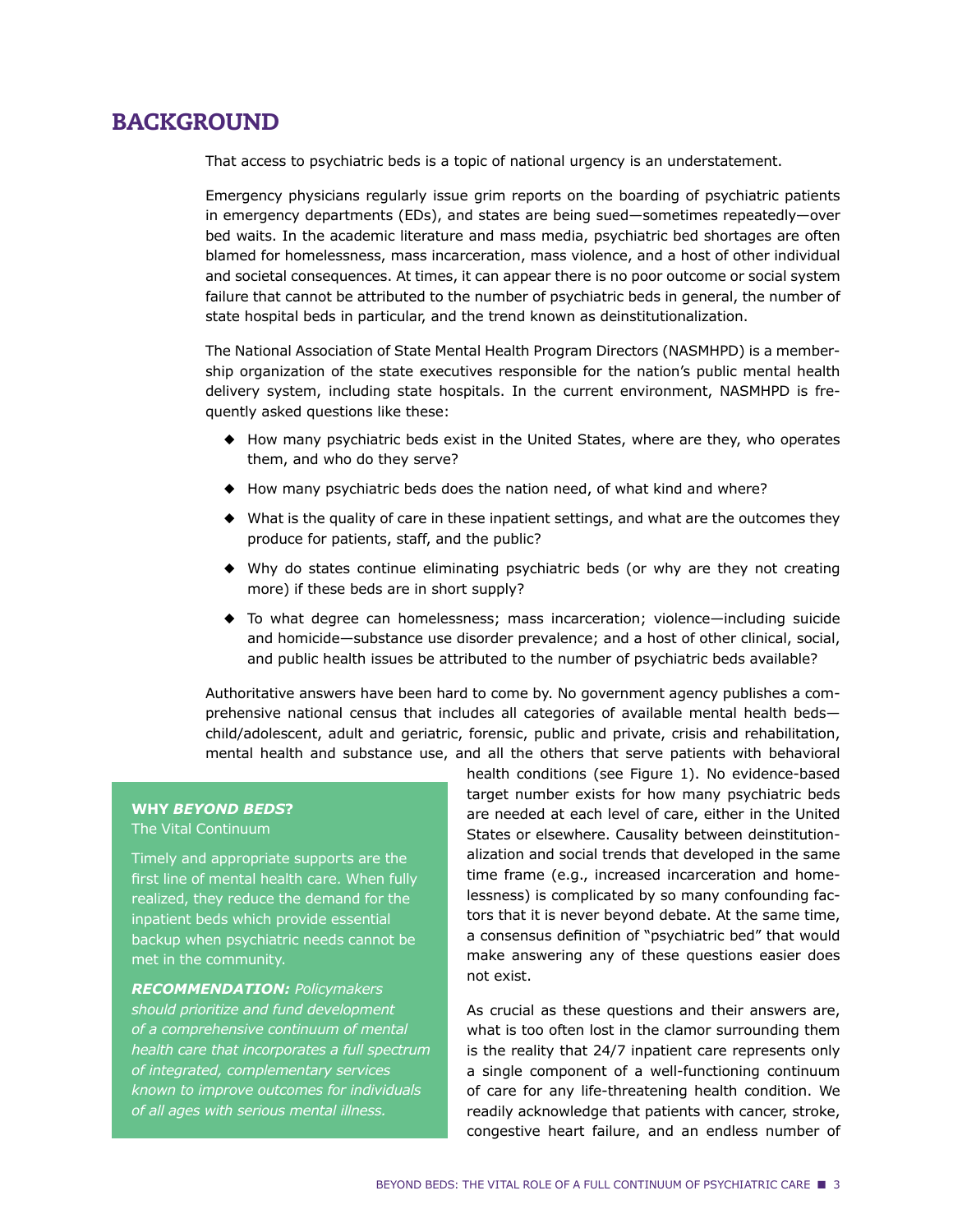other medical conditions may require hospitalization at some point, but we do not expect hospitals to provide all the care required for those patients to survive and recover.

Indeed, the U.S. health care system generally has moved to a model that prioritizes the swiftest possible return to the medical patient's natural environment. From 2005 to 2014, the total number of hospital stays for all causes fell by 6.6%; for mental health/substance use conditions, hospital admissions rose by 12.2% in the United States—the only category of hospitalization that increased in the time period.<sup>1</sup>

#### *Figure 1: Estimated U.S. Psychiatric Bed Availability*

#### *U.S. Psychiatric Beds by the Numbers*

- **1955** 558,922 inpatient psychiatric beds in state hospitals (peak year; 337 beds per 100,000 population)
- **2014** 37,209 inpatient psychiatric beds in state and county hospitals (11.7 beds per 100,000 population, of which 17,046 or 5.4 beds per 100,000 population are occupied by forensic patients)

30,864 – inpatient psychiatric beds in general hospitals with separate psychiatric units (9.7 beds per 100,000 population)

24,804 – inpatient psychiatric beds in private psychiatric hospitals (7.8 beds per 100,000 population)

8,006 – inpatient psychiatric patients in medical/surgical "scatter" beds (2.5 beds per 100,000 population)

3,124 – inpatient psychiatric beds in Veterans Affairs hospitals (1.0 beds per 100,000 population)

3,499 – inpatient beds in other specialty mental health centers (1.1 beds per 100,000 population)

**TOTAL** 101,351 – inpatient psychiatric beds (29.7 beds per 100,000 population)

#### *U.S. Residential Care Beds by the Numbers*

**2014** 41,079 – residential treatment beds in residential treatment centers (12.9 beds per 100,000 population)

183,534 – inpatients in nursing homes with diagnosis of schizophrenia or bipolar disorder (57.8 beds per 100,000 population)

#### **2017 Bed numbers not reported by public agencies**

Child/adolescent beds, total public and private

Geriatric beds, total public and private

Acute-care mental health beds, total public and private

Residential treatment beds specialized in transitional services, public and/or private Residential treatment beds specialized in rehabilitation services, public and/or private Residential treatment beds specialized in long-term services, excluding nursing homes

Group-living beds, total public and private

Supported housing beds, total public and private

Psychiatric emergency room beds

Source: Substance Abuse and Mental Health Services Administration. (2014). *2014 national mental health services survey*, Tables 2.3 and 2.3. Retrieved from https://wwwdasis.samhsa.gov/dasis2/nmhss/2014\_nmhss\_q.pdf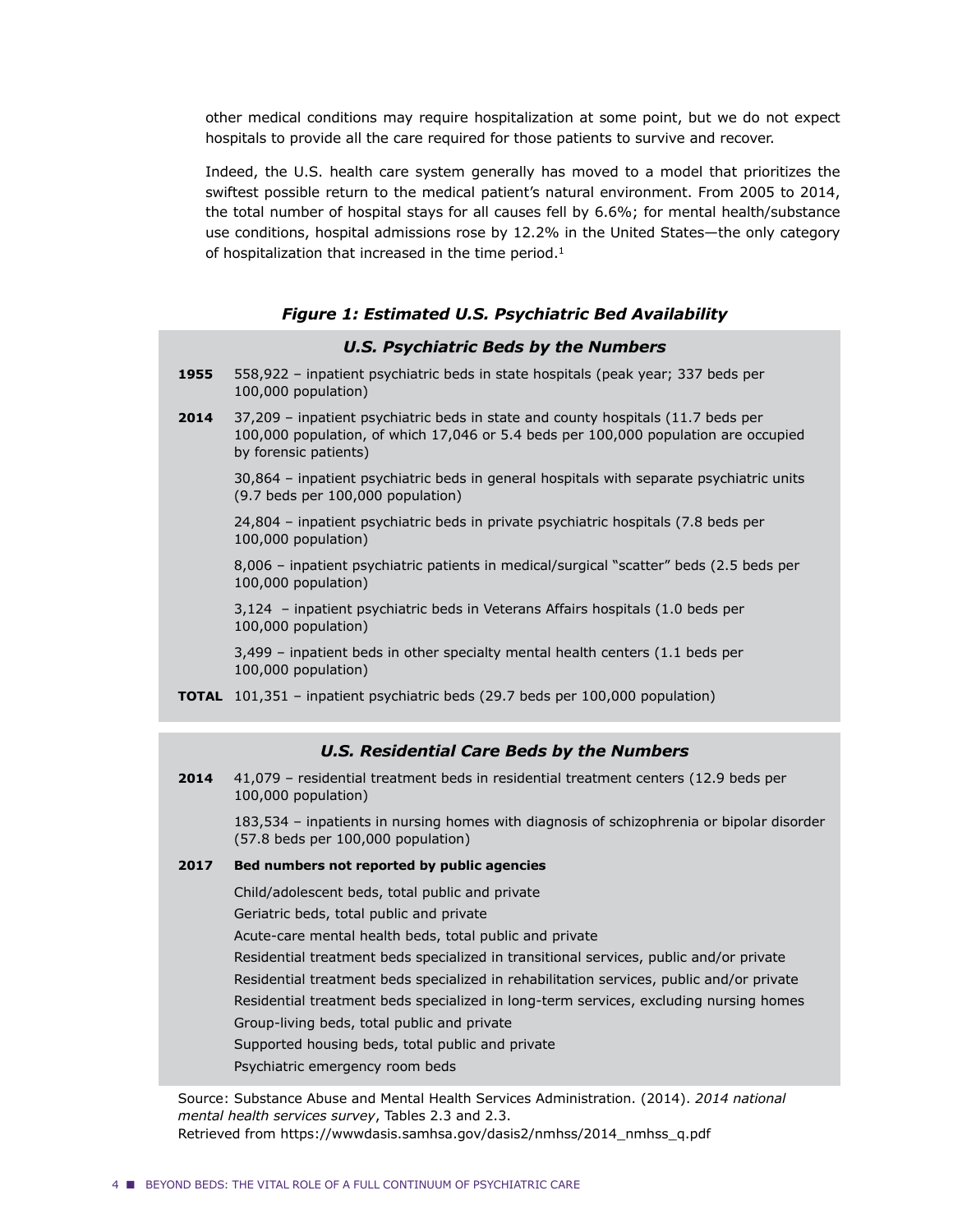Prior to the late 20th century, the psychiatric hospitals operated by the individual states essentially were the U.S. mental health system. In 2014, NASMHPD issued *The Vital Role of State Psychiatric Hospitals* to examine and affirm the continuing place of state psychiatric hospitals in the continuum of recovery services for this population.

However, the era of state mental health authorities' holding the keys to the system is over. Today, private providers, public agencies serving specific subpopulations, managed care organizations and other insurers, courts and other justice stakeholders, corrections systems, community partners such as faith-based organizations, policymakers and budgeters at every government level, special interest advocacy groups, and of course, the individuals living with serious mental illness themselves influence, fund, oversee, provide, or participate in mental health service delivery and recovery.

The opportunities and options for improving mental health care have perhaps never been greater. The Mental Health Parity and Addiction Equity Act, the Comprehensive Addiction and Recovery Act, the 21st Century Cures Act, and other federal and state initiatives have been enacted largely in response to growing recognition by the public and policymakers that inefficient and ineffective care delivery is costly, and that discriminatory practices produce poor outcomes for a large and vulnerable population. Nonetheless, consensus on priorities, strategies, and steps to achieve this end has proven elusive. In this debate, few subjects have been as fraught as the issue of psychiatric beds.

#### **In Search of a Definition**

Despite cries for more of them, the term "psychiatric bed" has no commonly recognized definition.

In the most basic sense, a bed is a place where an individual can sleep at night, but that definition relates more to housing than to treatment. After all, jails report bed numbers, too.

#### **TERMINOLOGY**

Shared terminology for core components of mental health care is essential to discussing, defining, and establishing an evidence-based continuum. Standardized definitions in American Society of Addiction Medicine (ASAM) levelof-care guidelines for substance use and the Level of Care Utilization System (LOCUS) for psychiatric and addiction services are examples that model the benefits to clinicians, patients, and researchers of using a common language.

*RECOMMENDATION: Policymakers should direct relevant agencies to conduct a national initiative to standardize terminology for all levels of clinical care for mental illness, including inpatient and outpatient treatment in acute, transitional, rehabilitative, and long-term settings operated by both the public and private sectors.*

In the behavioral health world, beds were once defined principally by their location inside state hospitals. The term "psychiatric bed" continues to be used interchangeably with "state hospital bed," and also generically, as if all beds serve the same purpose. Yet, most mental health beds in the United States today are located outside state hospitals, and they serve a variety of purposes for distinct subpopulations, critical distinctions that are often lost in the larger beds narrative. Beds that provide the around-the-clock psychiatric nursing and psychiatric care once found only in state hospitals now also exist in university and community hospitals, charity and for-profit hospitals, private facilities dedicated entirely to mental health care, and other con figurations. Patients such as older persons with dementia who once were housed almost exclusively in state hospitals now are accommodated in a variety of community settings. Persons with substance use challenges are often treated in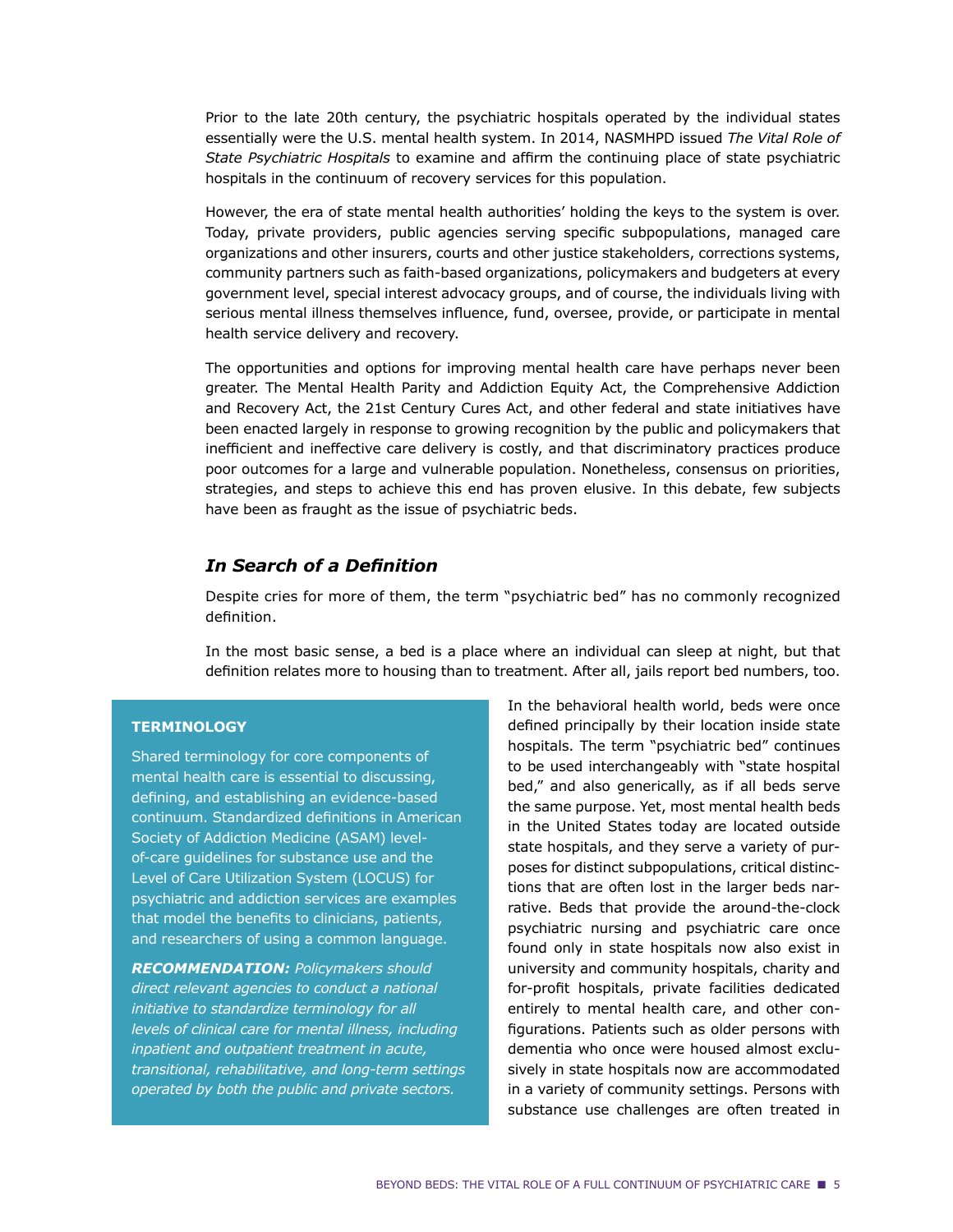facilities to address their specific needs. To further complicate matters, treatment services and a place to sleep are often delivered in the same setting, such as nursing homes and supported housing, a dual purpose that is often missed in the beds conversation. Similar overlaps are seen in the child/adolescent behavioral health and welfare systems.

Beds where psychiatric care is delivered also exist outside hospital psychiatric units altogether:

- ◆ Crisis stabilization beds for a level of care short of hospitalization, generally for very brief lengths of stay (several hours to a few days)
- ◆ Transitional or respite beds in residential or other settings for 24-hour non-medical monitoring and significant supports, typically for a fixed or limited period following hospitalization
- ◆ Long-term beds in group living environments or adult foster care settings, board-andcare facilities, nursing homes and a variety of other placements for individuals with chronic mental illness who are not ready or able to reenter the community
- ◆ Jail or prison hospital beds operated by correctional systems for incarcerated individuals with mental illness, along with placements for youth in the delinquency system
- ◆ "Scatter beds" where psychiatric patients are treated in hospital medical-surgical and pediatric units2

These bed descriptions recognize functional differences and durations of stay, but funding also differentiates and complicates the examination of psychiatric beds. When virtually all psychiatric beds were in state hospitals, they were often called "public" beds because they were funded by state budgets. In today's world of managed care contracts and expanded Medicaid coverage, where psychiatric care in private settings may be provided through public insurance, the phrase "public bed" is antiquated, and even the notion of "publicly funded" can be problematic.

When a child/adolescent or adult bed in the psychiatric unit of a for-profit private, hospital is occupied by a patient whose treatment is publicly insured by Medicaid or Medicare, is that a private or public bed? The lack of a shared language for discussing psychiatric beds and the historical scarcity of comprehensive data about them has immeasurably complicated and obscured our understanding of the beds, their numbers, and their role in the continuum of psychiatric care.

Beyond terminology, philosophical differences also bedevil the beds conversation. More than 50 years after deinstitutionalization began, bed critics continue to fear that bed expansion on any scale could precipitate a return to the 19th-century model of institutional care that peaked in 1955. At the same time, after 50 years of watching state hospital bed numbers inexorably shrink, bed proponents fear that beds will continue to be closed until none are left. It is time to retire the extremes of both viewpoints. Three generations of pharmacological treatment development<sup>3</sup> and federal laws and programs such as the Social Security Disability Insurance program, the Americans with Disabilities Act, the Children's Health Insurance Program (CHIP) and its 2009 reauthorization, the Individuals with Disabilities Education Act (IDEA), and others now ensure that individuals with chronic conditions and disabilities, regardless of income, will be integrated into society and entitled to lives of inclusion.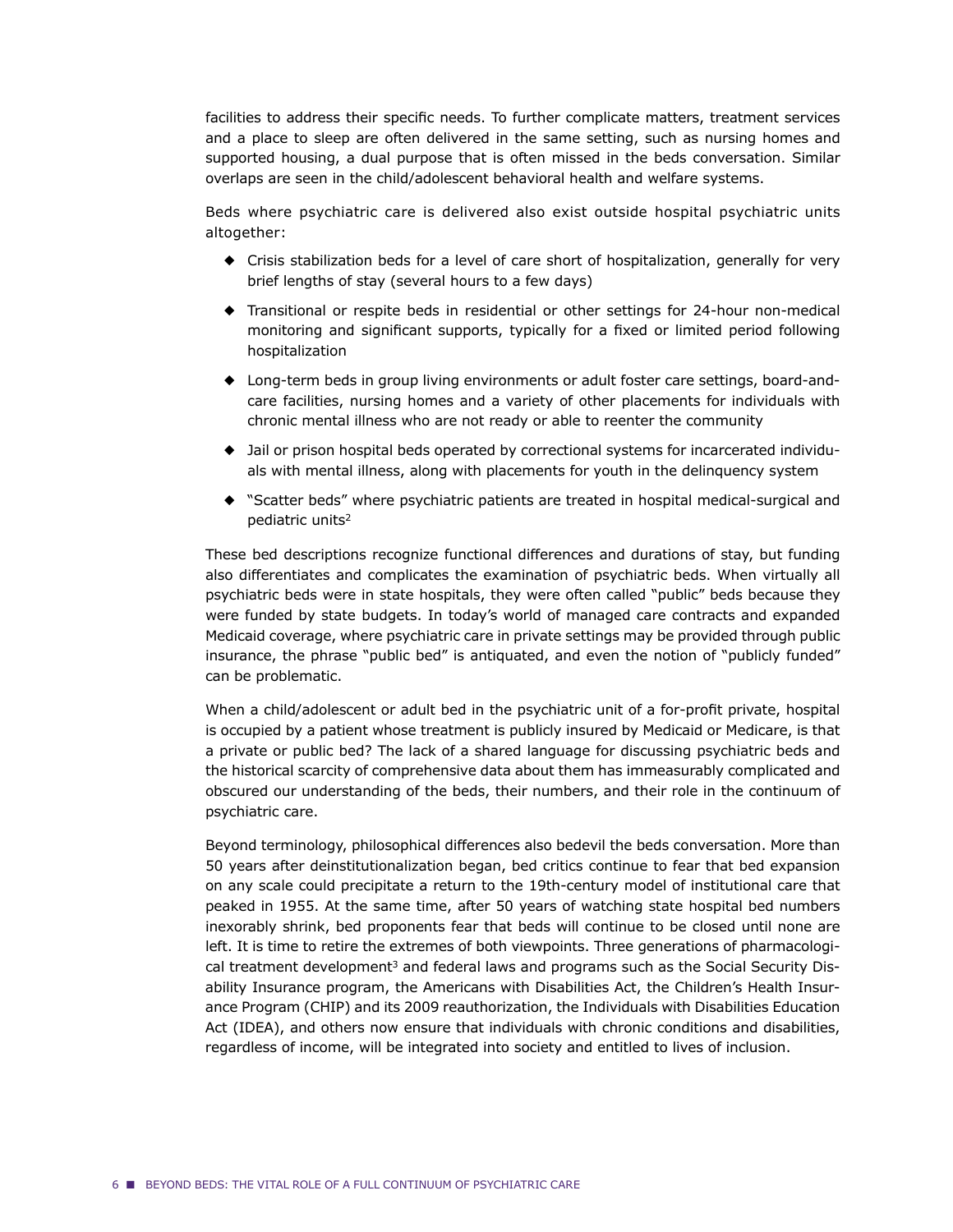At the same time, a recognition that hospital beds continue to play a vital role in providing acute and chronic care for a segment of the population with serious mental illness at times of need is widespread. This recognition has prompted some states and providers to reexamine bed numbers, and generated unprecedented support for repealing federal limits on Medicaid reimbursement to adult psychiatric facilities of more than 16 beds. Halting bed closures has been another approach.<sup>4</sup> With the extremes laid to rest, we will be better prepared to discuss the full continuum of psychiatric care in all its aspects.

#### **STATE HOSPITAL BEDS AT THEIR PEAK…**

It is 1955. There are nearly 560,000 state hospital beds in the United States – 337 for every 100,000 men, women, and children.

The beds are occupied by patients with a wide variety of medical, neurological, and psychiatric conditions, including epilepsy, neurosyphilis, developmental and intellectual disabilities, schizophrenia, depression, and geriatric dementia, among others. Monuments to a 19th-century period of social reform and a century of construction, many are sprawling clusters of buildings – the urban ones set in vast manicured lawns, the rural ones operated as self-sustaining communities with their own farms and factories. In heavily populated areas like Southern California, it is nearly impossible to cross a county line without coming across a state hospital complex. Some patients stay briefly, while stabilizing from a mental health crisis; others enter in their youth and grow old on the state hospital grounds.

While the pendulum has continually swung between permissive and restrictive admission criteria, access has generally tilted toward allowing families to admit their young and adult children, spouses, and elderly parents to state institutions with little legal scrutiny, process, or question. Individuals may self-admit as well. Patients are also committed by the courts because they meet civil commitment criteria that are typically broad and focused on a need for treatment, or because of simultaneous criminal justice involvement, a circumstance that ultimately becomes known as forensic or criminal justice involvement.

The quality and condition of the facilities and the treatment they provide is as varied as the patient population itself, some infamously decrepit and abusive, others therapeutic. Outside the hospitals, relatively few community centers have emerged to replicate, supplement or sustain the functions of the state hospitals.

All of this is about to change.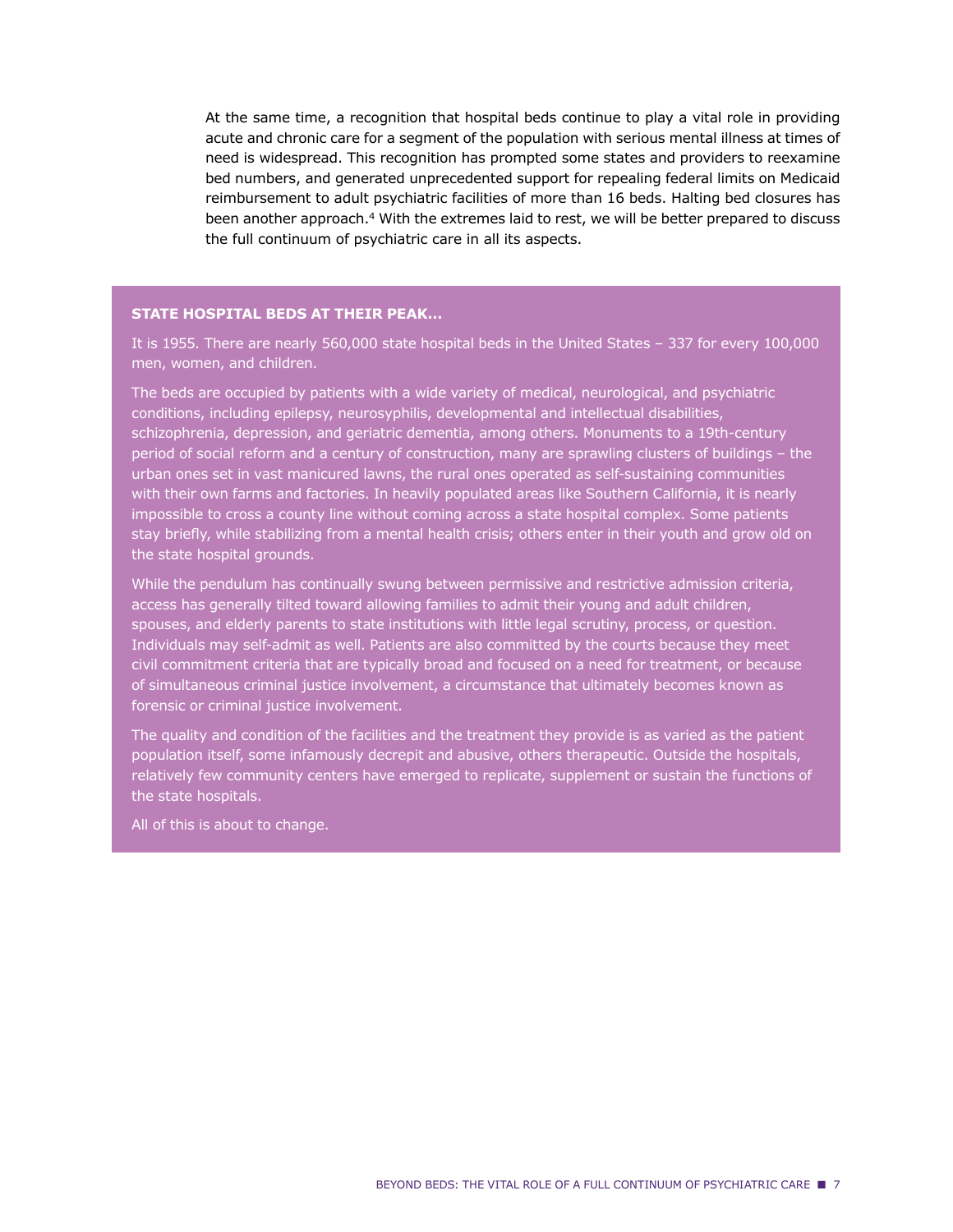# HOW WE GOT HERE

The period of state hospital downsizing and closure that has come to be known as deinstitutionalization began in the United States in the 1950s and, with a few exceptions, eventually became a worldwide phenomenon. $5,6$  Although federal legislation in the 1960s vastly accelerated the trend, deinstitutionalization grew from a confluence of political, social, legal, ideological, clinical, economic, and other forces that began to emerge two decades earlier.<sup>7</sup>

By the 1940s, physical deterioration of many state hospitals nearing the century mark and deplorable conditions inside them were prompting media exposés and congressional hearings. Returning World War II veterans with psychiatric injuries expected to receive care in their home communities, not in institutions.<sup>8</sup> In 1953, the discovery of the antipsychotic effects of chlorpromazine (trade name Thorazine) made it possible to sufficiently resolve symptoms that individuals with psychotic disorders could, for the first time, live safely and stably in the community. On their own, a few states had begun recognizing the benefits of moving toward a decentralized, community-based model of care and opened community mental health centers. Already by 1955, state hospital bed numbers had peaked.

Fuel for the nascent shift came in the 1960s from the federal government. The Community Mental Health Centers Construction Act (CMHCA) of 1963 established community-based treatment as the national standard of care for people with mental illness and intellectual disabilities by authorizing construction of a national system of community mental health centers. Two years later, in 1965, the Social Security Disability Insurance program established Medicaid insurance for low-income individuals and those with mental health disabilities. By the early 1970s, lawsuits were restricting civil commitment. The ethos of society at the same time was shifting toward recognition of individual empowerment and autonomy. Due to these and the earlier developments, the pendulum swung away from the state hospital model and toward community-based care.

Had the community mental health centers envisioned by the CMHCA been developed to meet the needs of the full spectrum of psychiatric patients, including those with special needs, the system would likely have evolved differently. Instead, a succession of U.S. presidents and Congresses reduced and eventually eliminated federal funding for community-based mental health centers.

Meanwhile, Medicaid reimbursement was and has since been prohibited for treatment of individuals aged 22 to 64 hospitalized in psychiatric facilities of more than 16 beds, a provision known as "the institutions of mental disease (IMD) exclusion." This economic disincentive efficiently motivated states to downsize or close existing state hospitals and discouraged private enterprise from developing alternatives of more than 16 beds. In 2014, NASMHPD's *The Vital Role of State Psychiatric Hospitals* described this evolution of state hospitals. The report found that although some states had succeeded in building community-based systems or aspects of them, and peer-provided recovery services had begun to emerge, demand for mental health services had often outstripped community resources.9

For some populations, more tailored systems developed. Mental health services for children, for example, shifted to emphasize retention in family settings and brief placements rather than longer institutional care. For some conditions (e.g., neurosyphilis and epilepsy), medical discoveries produced cures or effective treatments for disorders that previously had been treated in state hospitals. For older adults, other long-term support services and models were crafted, and nursing homes took over the role that state mental health institutions had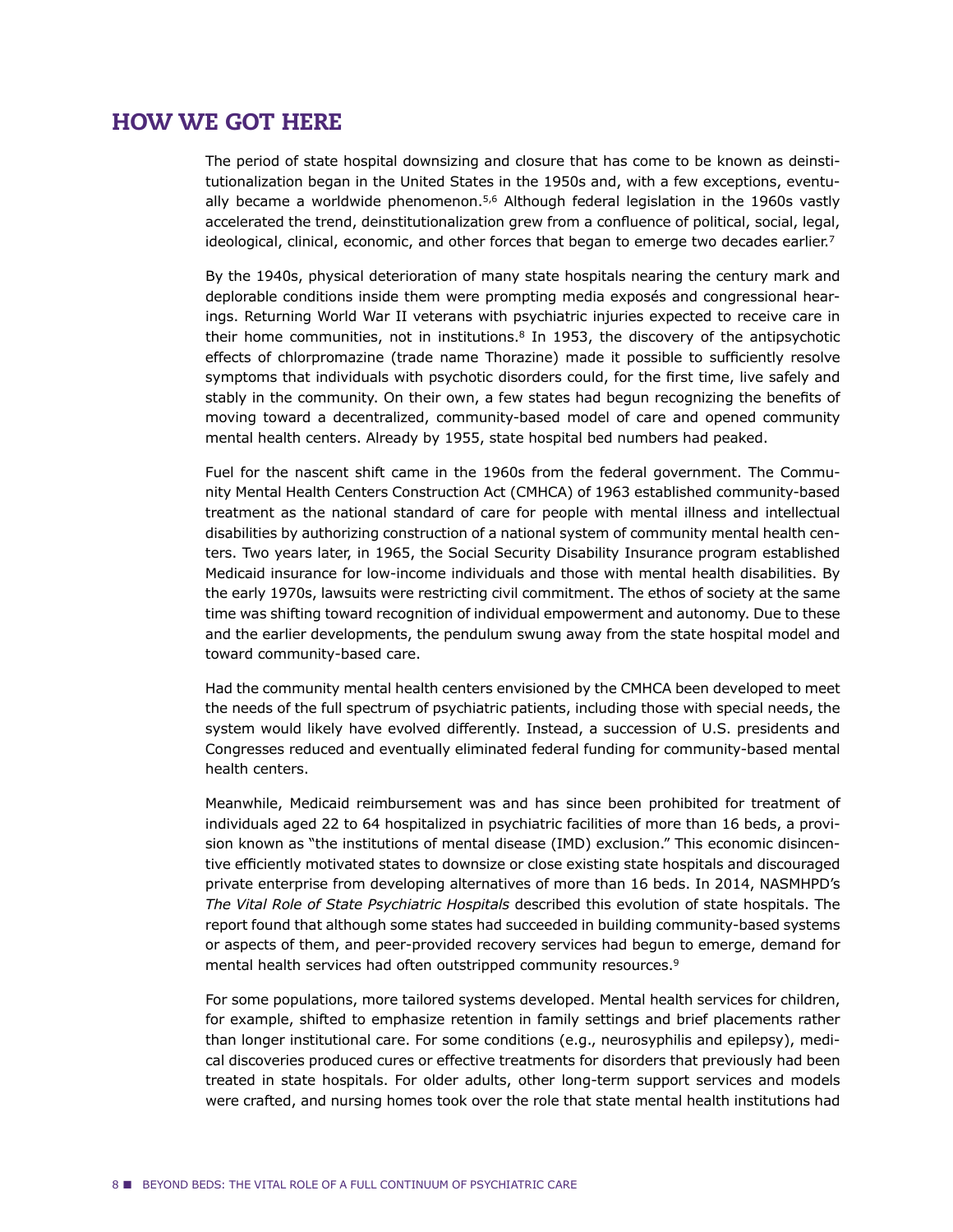held in the prior century. For individuals with intellectual disabilities, policies and institutions began to be separated organizationally and financially from mental health services to better serve the population.

For many individuals with serious mental illness, community settings and systems produced the positive results envisioned in the beginning with many people with mental illness living successfully in the community. However, other subgroups of state hospital patients became underserved or unserved and began to cycle in and out of acute care settings or migrate to jails, prisons, homeless shelters, and similar settings, a trend that has come to be known as "trans-institutionalization" or "cross-institutionalization."

Other trends contributed to this effect. Policies that criminalized drug use significantly impacted people with co-occurring disorders, routing them to jails rather than treatment. Housing market forces, restrictions on funding for housing, and "not-in-my-backyard" attitudes toward neighborhood housing contributed, too. Legislation to restrict criteria for commitment made it harder to intervene with individuals who declined or did not seek treatment until they became a risk of harm to themselves or others, at which point they increasingly attracted law enforcement response.

The net effect is problems like the following, which are widely recognized as symptoms of these and other system failures, including the lack of a full continuum of accessible psychiatric care:

- ◆ Psychiatric boarding, in which children and adults presenting in EDs are held for days and even weeks awaiting an open community hospital bed
- ◆ ED "streeting," in which ED patients are discharged without supports
- ◆ Forensic wait-listing, in which defendants spend weeks or even months in jails awaiting a state hospital bed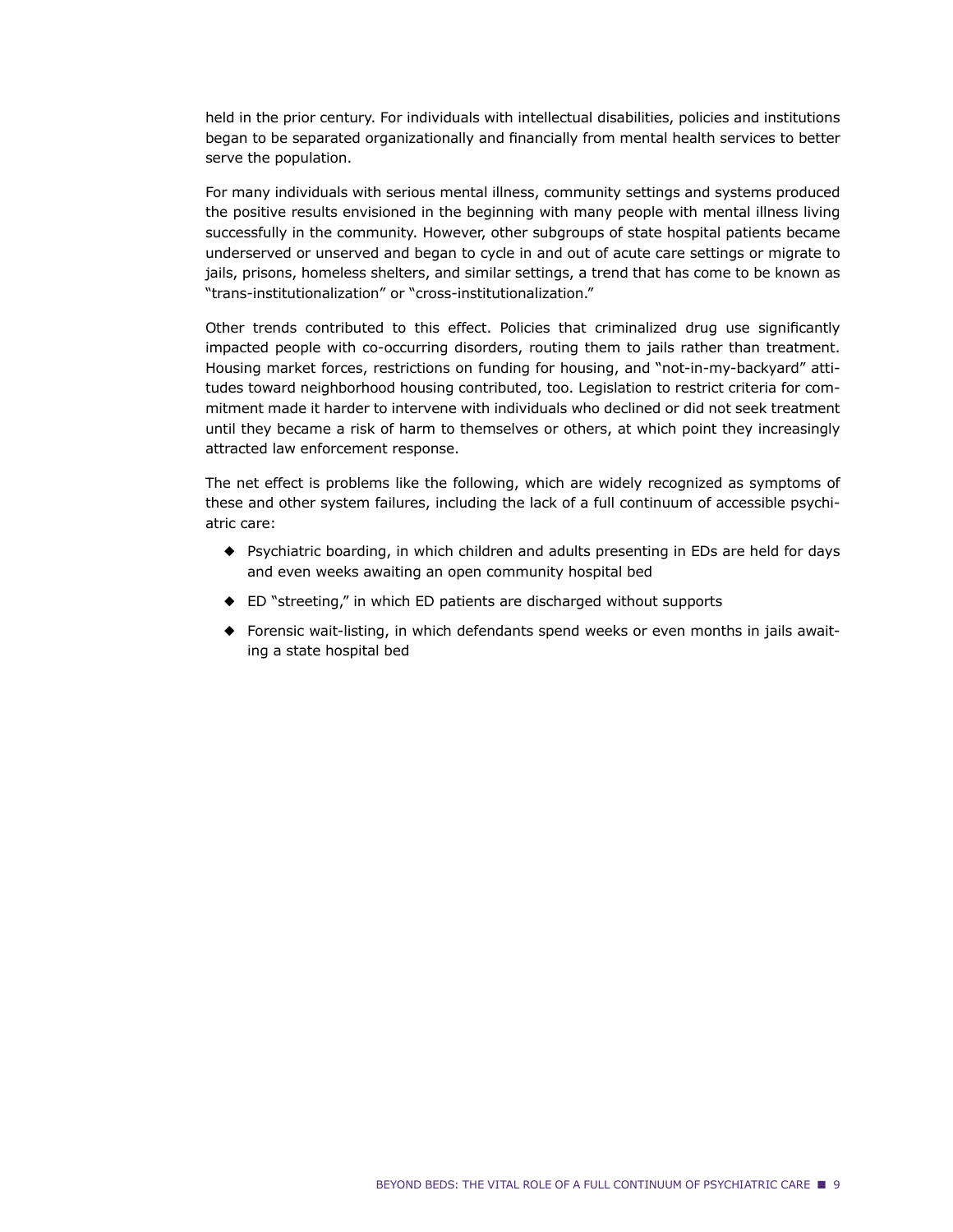# INTRODUCING "TAYLOR"

Taylor is 20 and diagnosed with schizoaffective disorder. He lives with his divorced mother in a tidy home not far from the suburban high school where he graduated two years ago. His story will be used throughout *Beyond Beds* to illustrate both the gaps and the opportunities in the continuum of psychiatric care.

> *It is midnight, and Taylor has just returned to his mother's home after several hours of drinking in a local park with his "friends," the personalities that his mother and other people claim do not exist but he knows are real. He knows he shouldn't drink a bottle of vodka like this, but once he starts, it's hard to stop. The house is quiet, his mother asleep or pretending to be, but he feels nervous and harassed. Sometimes his friends whisper commands him to do things in exchange for their friendship that get him in trouble with his mother, even the police, and they get mad when he does not obey. Tonight, they want to hear glass breaking, and the compulsion to satisfy them is haunting and troubling but feels too powerful to overcome.*

> *Taylor paces the living room and tentatively runs his fingers over a pane of glass at the front window before backing away and going to the kitchen. Beside the sink, he opens the cabinet where his mother keeps the dishes. So many dishes! Plates, bowls, glasses of all sizes. He chooses a small glass, the kind they use for orange juice, looks around for a target, and then hurls it against the farthest wall. The*  shards have not finished scooting across the floor before he hurls the *next one and then another.*

Taylor benefited from an individualized education program (IEP) in high school and consistently received treatment, psychotherapy and educational support after his hospitalization for a suicide attempt while hearing voices. But his safety network fractured when he turned 18. The adult mental health system required a re-review of his eligibility for the community mental health services he received and the public benefits that helped pay for them, which produced a lapse in his support.

#### **BEDS BEFORE ADULTHOOD**

The child/adolescent mental health system is as complicated as the adult system but in different ways. A continuum of care is as important for youth as it is for adults, but the roles and influences of families, schools, child welfare systems and the juvenile justice system add different nuances and contexts.

In the child/adolescent service system, program goals relate to maximizing the tenure of youth at home and in school. To fulfill these goals, an array of interventions have been implemented, albeit inconsistently across and within the states. Interventions include mobile crisis intervention with in-home follow-up supports, parent-peer support and coordinator/system supports, therapies and navigators to help the family. In the more robust continuums, pediatricians may have access to child psychiatrists, and clinical, residential and transitional systems work together through family-centered, youth-guided planning in a system that is sensitive to cultural differences.

We show Taylor receiving a full spectrum of child/adolescent benefits as a way of illustrating how a full continuum of care can work, not because it always does work better than the adult system.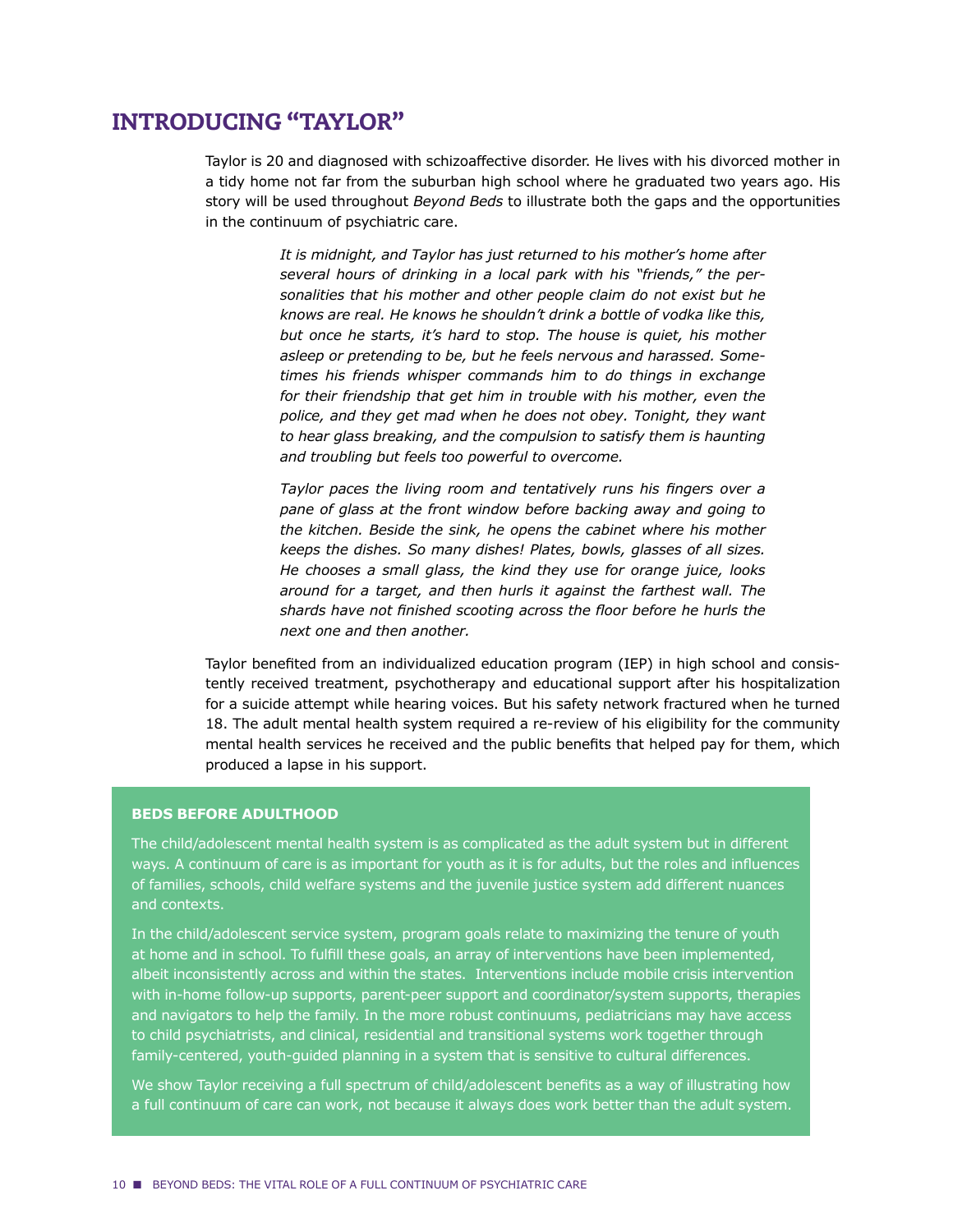Eventually, Taylor was assigned to a new clinic, but psychiatrists were in short supply, and it took three months for him to get an appointment there. In the interim, he stopped taking medication for the first time and had his first encounter with law enforcement when police were called because he refused to stop an aggressive rant at a neighbor he believed was plotting to kidnap him. He eventually returned to the mental health clinic, but it was not particularly specialized in working with emerging adults. Taylor's adherence to medication and his engagement with treatment never returned to the consistency he achieved while in the children's behavioral health system.

Taylor's story is fictional but contains many common elements of serious mental illness and its treatment in the service delivery system: onset of symptoms in adolescence, disruptive hand-offs between service providers and at specific age cutoffs, irregular adherence to medication and other treatment in adulthood, worsened symptoms when not treated, behaviors that frighten others even when not intended to be dangerous, and suicidal thinking and behavior. From here through the conclusion of this assessment, he will be the human face illustrating where gaps in the psychiatric care continuum persist and where strategies for addressing them exist beyond merely building more beds.

> *In her bedroom, where she rarely sleeps when her son is out at night, Taylor's mother is jolted upright by the sound of shattering glass. For one merciful moment, she hopes the sound merely signals an accident in the kitchen; with the next crash, she feels sick with fear and dread. Taylor has never hurt her, and his mother firmly believes he never will, but as one glass after another hits the wall on the other side of her wall, she takes comfort in the dead bolt she has reluctantly installed on her door.*

> *Groping for her cell phone in the dark, she wishes, not for the first time, that these episodes occurred only during business hours on weekdays. Then, she could have tried to reach Taylor's caseworker. Instead, finding the phone, she presses 9-1-1, desperately hoping tonight is one of*  the nights when an officer with mental health crisis training is on duty.

Early in the course of his illness, Taylor probably would have benefited from a specialized first-episode psychosis (FEP) program<sup>10</sup> where evidence-based practices are provided as a comprehensive clinical strategy, but FEP programs did not exist when he first became symptomatic. In 2017, after nearly a decade of federal initiatives to expand such programs, they are growing in number, but most adolescents and young adults still live without access to one.

*"Where is your son now, Mrs. Wilson? Can you still hear him?"*

The police dispatcher does not hang up until officers have taken control *on the scene. To Taylor's mother, the voice is a lifeline.* 

*"I think he's throwing something bigger now, maybe cups. The sound is louder when they hit the wall."*

<sup>"</sup>Officers should be there within two minutes. Do you have a safe path *to a door to let them in?"*

*"I am locked in my bedroom. He probably left the front door open*  when he came in. The officers should be able to walk right in."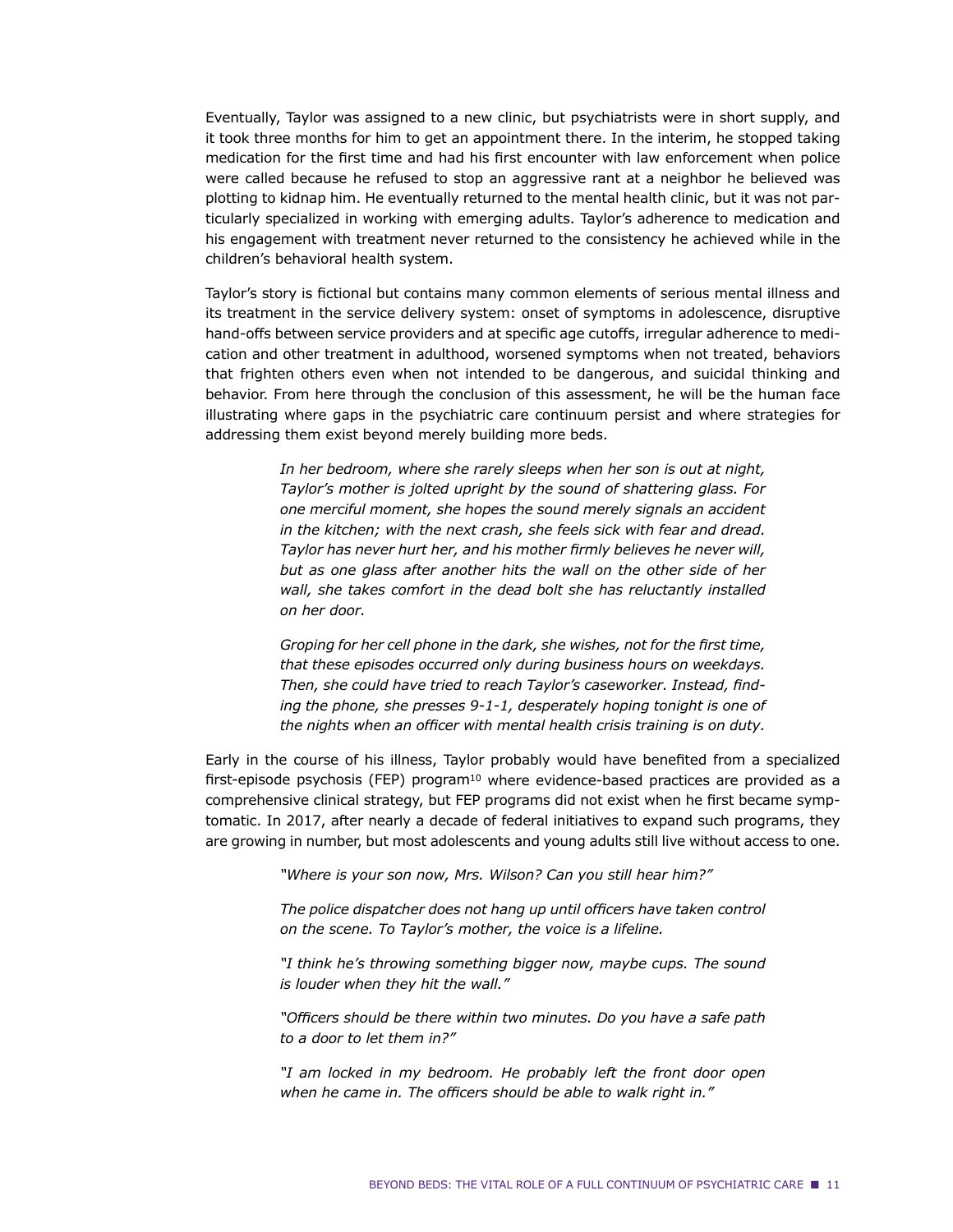# MENTAL ILLNESS IN THE CRIMINAL JUSTICE SYSTEM

Mental illness is global, but mental illness response is local, and whether a 911 call is made during a first psychotic break or a relapse, it triggers one of several response types reflective of the circumstances and local conditions. These circumstances include:

- ◆ the individual's behavior at the time;
- ◆ the state where the person lives and its laws, policies, and practices related to who can be held for psychiatric evaluation and where they may go for one;
- ◆ the robustness of the community's mental health services and their accessibility;
- ◆ the existence of emergency, crisis stabilization, inpatient, and recovery beds and personnel;
- ◆ the training of local law enforcement in de-escalation tactics;
- ◆ access to crisis stabilization centers and police drop-off sites;
- ◆ the availability of jail diversion programs for individuals with mental illness;
- ◆ insurance status;
- $\triangleleft$  —and many others.

A crisis like Taylor's will usually mobilize one of the types of responses described in Figure 2.

The sequential intercept model is a framework based on the premise that criminal justice involvement of individuals with mental illness can be reduced by identifying and redirecting them into treatment at various intercept points along the criminal justice continuum (e.g., during police encounters and court proceedings, upon jail or prison entry or reentry, while on community probation or parole supervision).<sup>13</sup> This framework, which was incorporated in the 21st Century Cures Act, has led to the development of many innovative diversion strategies as a means of reducing the likelihood that individuals with conditions like Taylor's will end up charged with a crime or in law enforcement custody.14 That many individuals at risk of crimi-

#### **CRIMINAL AND JUVENILE JUSTICE DIVERSION**

Though individuals with serious mental illness make up an estimated 4% of the population, "severe psychological distress" is reported to affect 26% of jail inmates and 14% of prison inmates overall and 20–33% of women inmates. Similar overrepresentation is seen in the juvenile justice system.

Evidence-based practices have been developed to prevent or diminish the prevalence of serious mental illness in the criminal and juvenile justice systems, but they are not universally available and remain underused.

*RECOMMENDATION: Policymakers should fund and foster evidence-based programs to divert adults and youth with serious mental illness or emotional disorders from justice settings to the treatment system. These programs should operate at all intercept points across the sequential intercept framework and be required to function in collaboration with correctional and other systems.*

nal involvement also have substance use challenges is widely recognized.

Because his mother did not have the option of calling for a mobile mental health crisis response, Taylor's crisis has become a police incident, delivering him to this new "intercept" crossroads. Acting on the basis of their training and experience, the laws of their state, and practical realities such as the availability of acute-care options within their jurisdiction and how Taylor behaves on the scene, responding officers will decide whether Taylor's actions warrant his arrest on criminal charges, his transport to an emergency medical facility or their departure without further action. During the encounter, Taylor's risk of injury or death will be 16 times greater than that of members of the public without serious mental illness<sup>15</sup> and his risk of arrest six times greater.<sup>16</sup>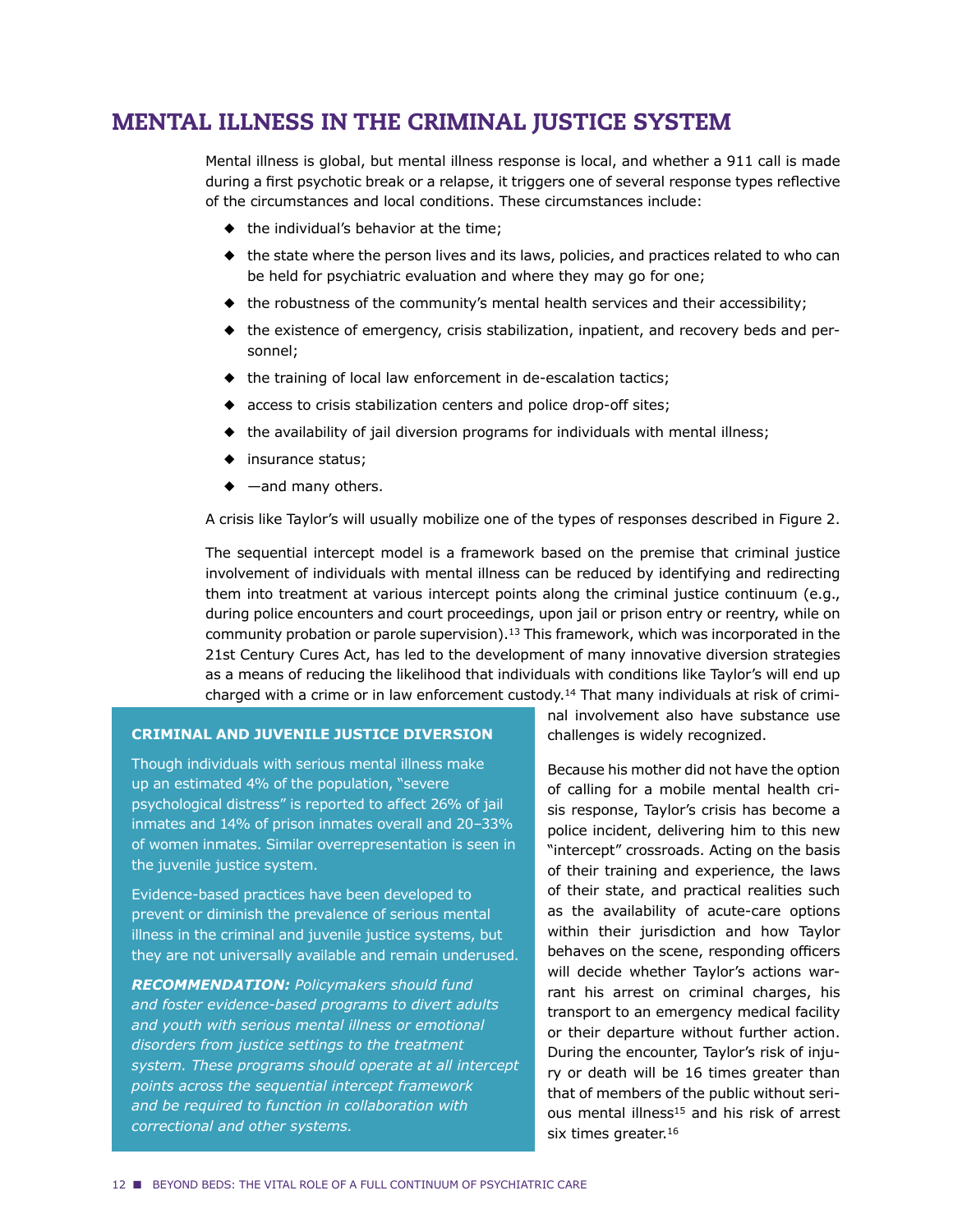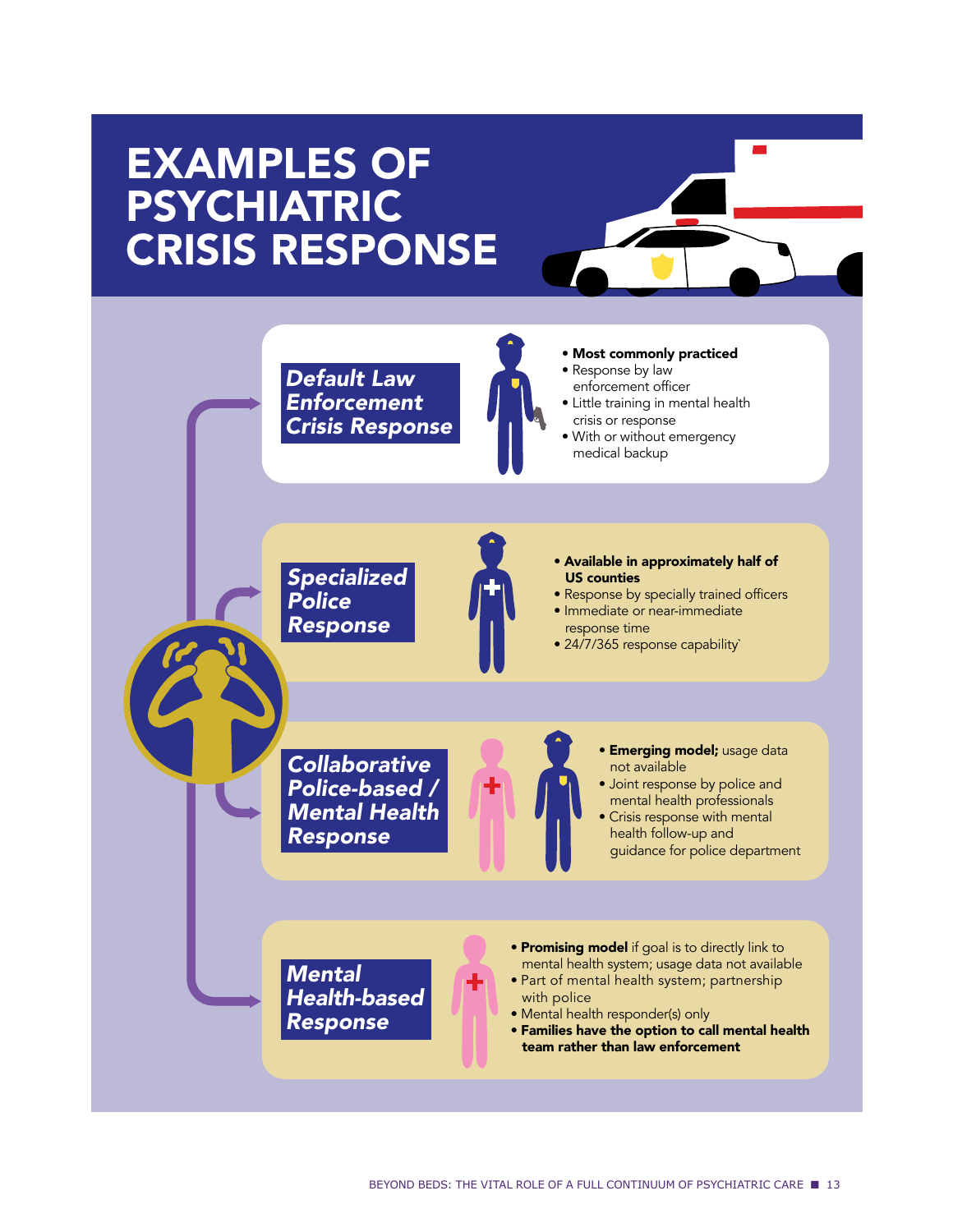Taylor's episode occurs on a Friday night. If he is arrested and his mother is too fearful to post bail for his release, Taylor will be kept in jail custody over the weekend, without access to prescribed medication or other mental health supports, waiting to go to court. He will be at risk of victimization, $17$  suicide<sup>18</sup> and other violence.<sup>19</sup> If symptoms of the psychiatric state that led him to the dish-smashing episode are still evident when he reaches the courtroom (e.g., Taylor appears confused/disorganized/aggressive, makes statements that seem out of touch with reality, does not understand why he is before a judge or cannot communicate with his counsel), the judge may order an evaluation of Taylor's competence to stand trial before the matter can move forward in the criminal justice system.

Although practices vary by state, criminal competency evaluations typically take place in the jail, in the community or, less commonly, at the courthouse or state hospital. Once an individual is adjudicated incompetent to stand trial, laws in almost all states require restoration to legal competence before trial. Most states provide such restoration services in their state hospitals<sup>20</sup> even when the services are legally authorized for other settings, such as the community.21 These services include medications and individual and classroom therapies but also explicitly teach information about courts and criminal processes.

When the number of pretrial jail detainees court-ordered into the state hospital for competency services exceeds available beds, forensic waits develop. These waits average from weeks in some states to more than a year in others, $22$  and their numbers have been growing.23 State mental health directors report that court-ordered restoration services are the single greatest source of pressure on state hospital bed supplies. States are attempting to reduce or eliminate their bed waits, but waitlists remain common, and many states have been sued—sometimes repeatedly—or threatened with lawsuits over the situation.24 Some innovations hold promise for reducing forensic bed waits. Miami-Dade County in Florida has implemented a successful strategy for reducing bed waits by diverting individuals with psychiatric symptoms who commit minor criminal offenses directly to crisis stabilization units in the community instead of booking them into the county jail, $2^5$  for example, and computer modeling is being explored as a tool for identifying small changes in common practices that would reduce forensic bed waits without adding beds.26

Family caregivers of individuals in crisis often call police under the assumption that law enforcement involvement will ensure their loved ones' safety and get them into treatment. Police say they arrest individuals in crisis for the same reasons and for public safety, and judges say they order competency restoration because there are no other accessible treatment options.<sup>27</sup> However, restoring criminal competence to stand trial is fundamentally a process to ensure that criminal defendants can participate in their own defense. Confinement and security, not treatment, are the priorities in correctional systems, and recent government data indicate that only one in five jails provides any form of psychiatric treatment to inmates.28 Some pretrial defendants spend far more time waiting for competency services or undergoing them than they would have spent if convicted of their alleged offenses. Others are restored and returned to jail, where they relapse, return to the hospital, and cycle through the process anew, trapped in a revolving door of personal suffering and public cost.

A continuum of care that promotes mental health stability before law enforcement encounters occur and diverts individuals with mental illness from jail if they do occur (e.g., through mental health training for law enforcement, mental health specialty courts, or forensic assertive community treatment [ACT] teams) reduces the risk of arrest. However, such interventions and strategies are not sufficiently widespread and accessible, and thus the demand for competency restoration in state hospitals continues to grow.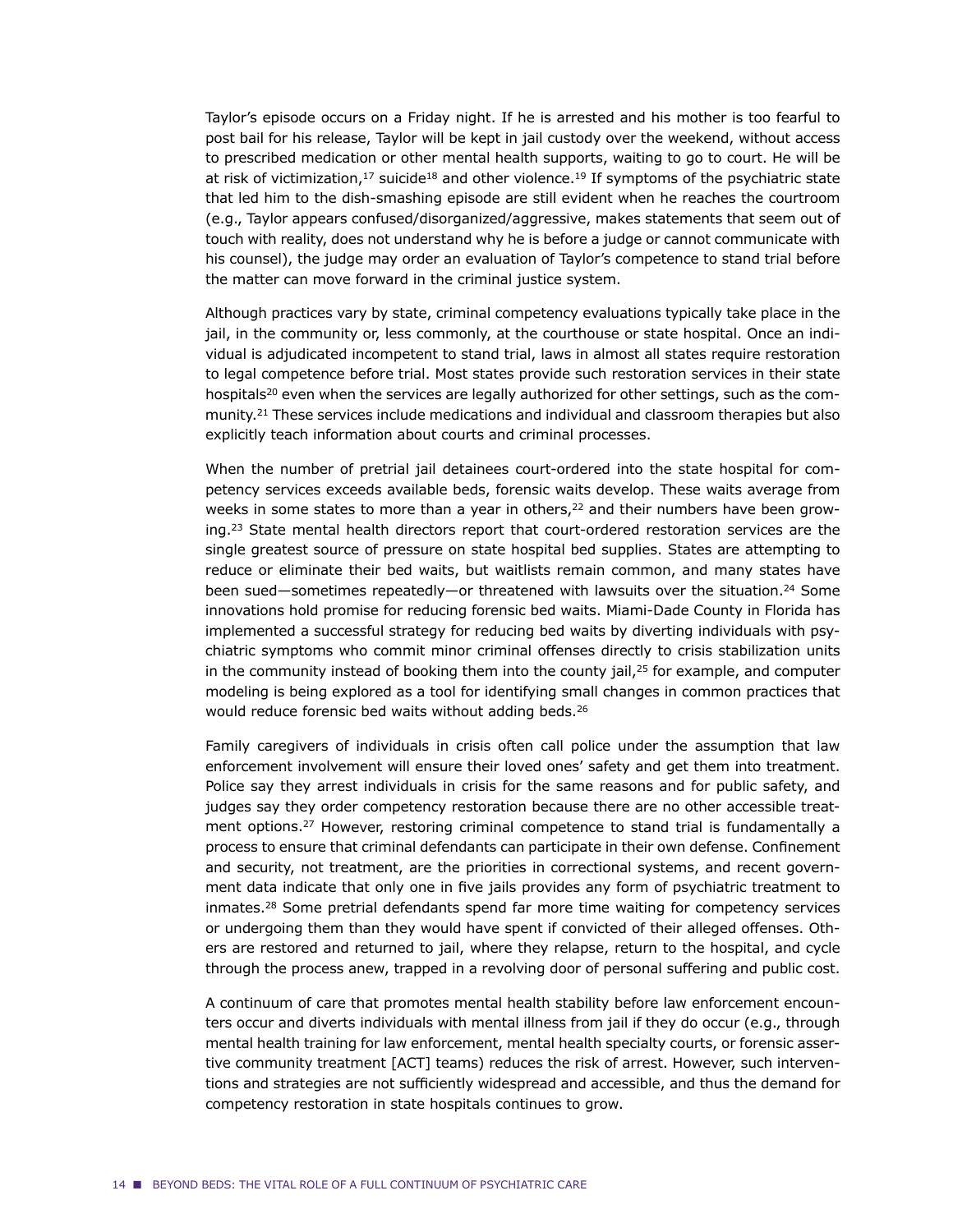# MENTAL ILLNESS IN THE EMERGENCY DEPARTMENT

Despite the circumstances, Taylor is lucky. The officers who respond *to his mother's 911 call are experienced in crisis intervention. They even know Taylor, having been called to the family home in previous emergencies. Though they are aware that calls involving psychiatric Symptoms can be volatile, the officers act relaxed and friendly, asking him, "What's happening, man?" and giving him ample time and space to respond. They suggest that getting some sleep and a checkup at the local hospital might help him feel better.* 

*Taylor stands, silent, arms slack at his sides, staring at his mother's door for several minutes.* "Mom!" he finally shouts. "These guys want *me to go to Community General with them."*

*The lock clicks open and his mother steps into the room. Taking in the broken glass and ceramics on the kitchen floor, she says, "Oh, Taylor. It's such a mess here, and it's already so late. Why don't you go with*  the officers? I'll come along and keep you company until they get you *into bed."*

*Taylor squeezes his eyes shut, gives an exaggerated shoulder roll. Finally, with a sigh, he mutters, "Okay. Just for one night."*

When there is an incomplete continuum of care, law enforcement and families rely on the Emergency Departments (EDs) of their local hospitals for psychiatric crisis intervention. The demand this creates contributes to ED crowding and often results in psychiatric "boarding," a practice in which psychiatric patients whose condition merits hospital admission are held in the ED because no inpatient bed is available to admit them.

The American College of Emergency Physicians (ACEP) reports that 90% of hospital EDs board psychiatric patients,<sup>29</sup> with bed wait times averaging three times what non-psychiatric patients experience.30 Bed waits in EDs can last days or even weeks, and lawsuits, court orders, and costly settlements have resulted, just as they have with jail waits.<sup>31</sup> Studies of boarding patterns indicate that psychiatric patients who have the most extreme symptoms or are the most suicidal often wait the longest for admission or are discharged without care because of the difficulty of matching them to beds.<sup>32</sup> Virginia State Senator Creigh Deeds tragically became the face of this phenomenon when his son, Gus, stabbed and slashed him in the head and then killed himself hours after being released from an ED because personnel said they could not find a bed for him within Virginia's statutory time limit for admission.<sup>33</sup>

ACEP for two decades has been proposing strategies to reduce ED crowding, but reports only "minor gains" from the efforts.<sup>34</sup> The intractability of the problem despite efforts by this and other organizations and agencies reflects its complexity. Boarding is a symptom of need and resources that are not balanced. These needs include

- ◆ patient access to preventative and access to supports in the community that reduce the likelihood of crisis (e.g., ACT teams); $35$
- ◆ hospital access to real-time information about where and what kinds of beds are available (e.g., state bed registries);
- ◆ availability of intensive-care treatment alternatives outside of hospitals (e.g., crisis stabilization units in the community);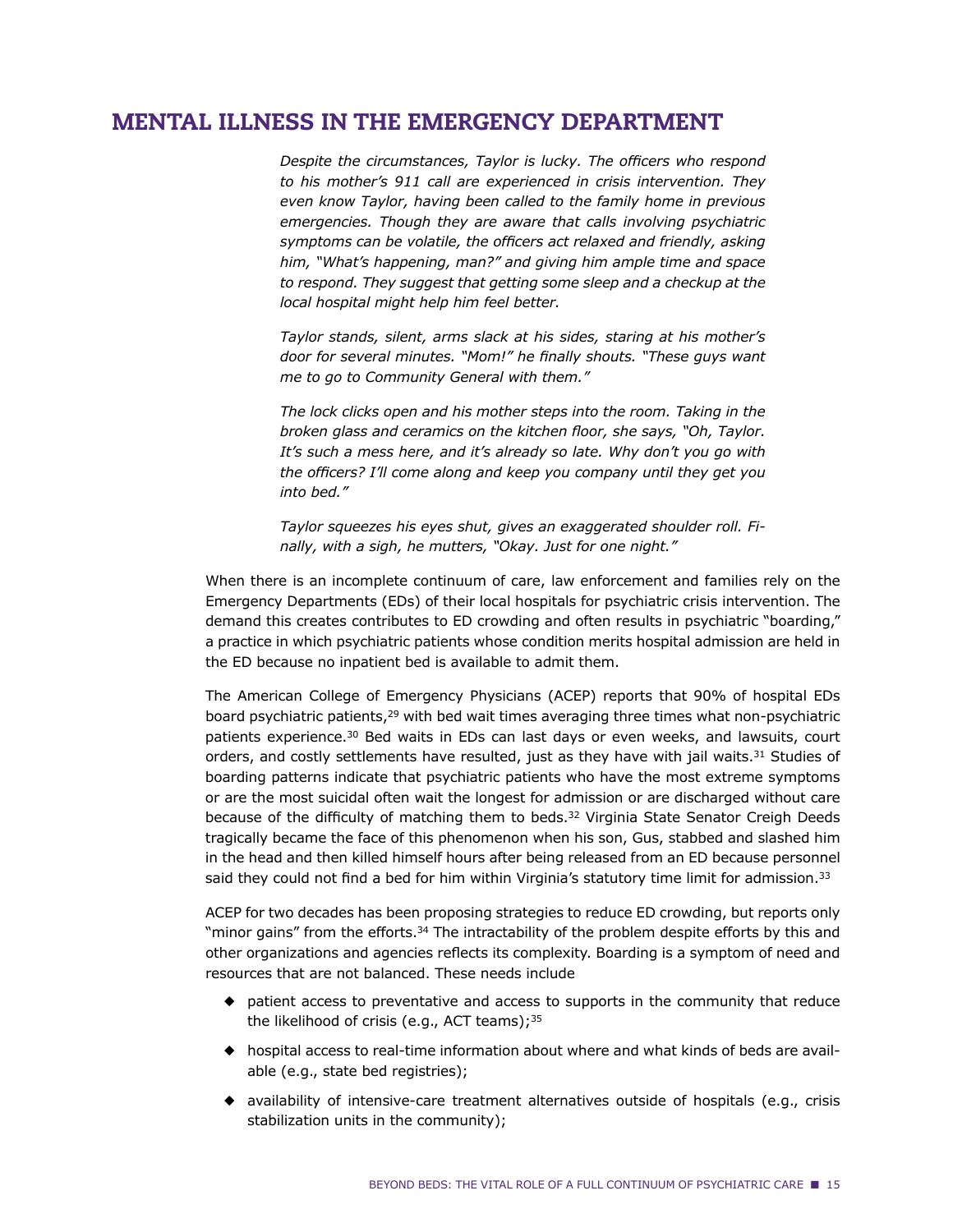- $\blacklozenge$  law enforcement training and practices that influence whether law enforcement encounters like Taylor's are de-escalated at the scene (e.g., crisis intervention training)
- $\blacklozenge$  governing state laws and criteria that influence the volume of involuntary mental health evaluations and hospital admissions initiated through EDs;
- ◆ the absolute number of beds available within the hospital or within transport distance;
- ◆ the licensing and distribution of those beds (e.g., by gender, age, purpose); and
- ◆ staffing resources, including sufficient numbers of qualified mental health professionals willing to treat the population whether patients are in the public or private sector.

Changes in practice at any point on the continuum of care connected to the ED can impact boarding dramatically. One 2017 study, based on computer modeling, found that adding a single half-time clinician during the 8 a.m. to 4 p.m. shift could cut average wait time to discharge by 35% and average wait time to admission by 13%.36 Conversely, when Sacramento, California, closed an outpatient crisis stabilization unit and eliminated 50 of 100 inpatient beds in 2009, the number of ED visits requiring psychiatric consultation at the city's university hospital tripled, and the average time psychiatric patients spent waiting to be seen by a psychiatric clinician in the ED increased from an average of 14 hours to nearly 22 hours.<sup>37</sup>

Relevant to treatment systems across the continuum, studies and surveys consistently find that patients in psychiatric crisis do not receive the same quality of health care in the ED that patients presenting with other medical conditions receive. Provider biases and prejudices that result in inferior intervention are reported.<sup>38, 39</sup> Misinterpretations and over-interpretations of confidentiality provisions of the Health Insurance Portability and Accountability Act (HIPAA) in psychiatric cases often leave caregivers out of treatment discussions that family members of other medical patients are afforded.40

EDs under-equipped to handle mental health emergencies may be even less prepared to expeditiously evaluate and place patients with co-morbid conditions such as substance use, intellectual/developmental disabilities including autism, sensory issues including deafness, and others.<sup>41</sup> "Emergency in the emergency room" is how more than a few observers have described the situation.

> As he would in most EDs in the United States, Taylor finds himself *Waiting in the general ED population to be evaluated. Next to the broken-leg patient in the wheelchair and not far from the stabbing victim with a blood-soaked T-shirt wrapped around his wounds, Taylor grows increasingly anxious. The lights, bustle, and sounds add to the sensory overload he is already experiencing from his psychotic symptoms. He begins rocking in his chair, his lips moving as he talks*  softly to the voices in his head, his fingers repeatedly rising to the shirt pocket where his cigarettes usually rest, then dropping as he finds it *empty. When he jumps to his feet and begins gesticulating in his inner conversation, surrounding patients begin to look alarmed. The stab*bing victim's girlfriend sidles away to find a nurse.

> *Taylor's mother wavers between staying next to her son and leaving to*  plead the case for finding a cubicle for him or at least a calmer corner. *She feels guilty for promising him the hospital would be quieter than home. It never is.*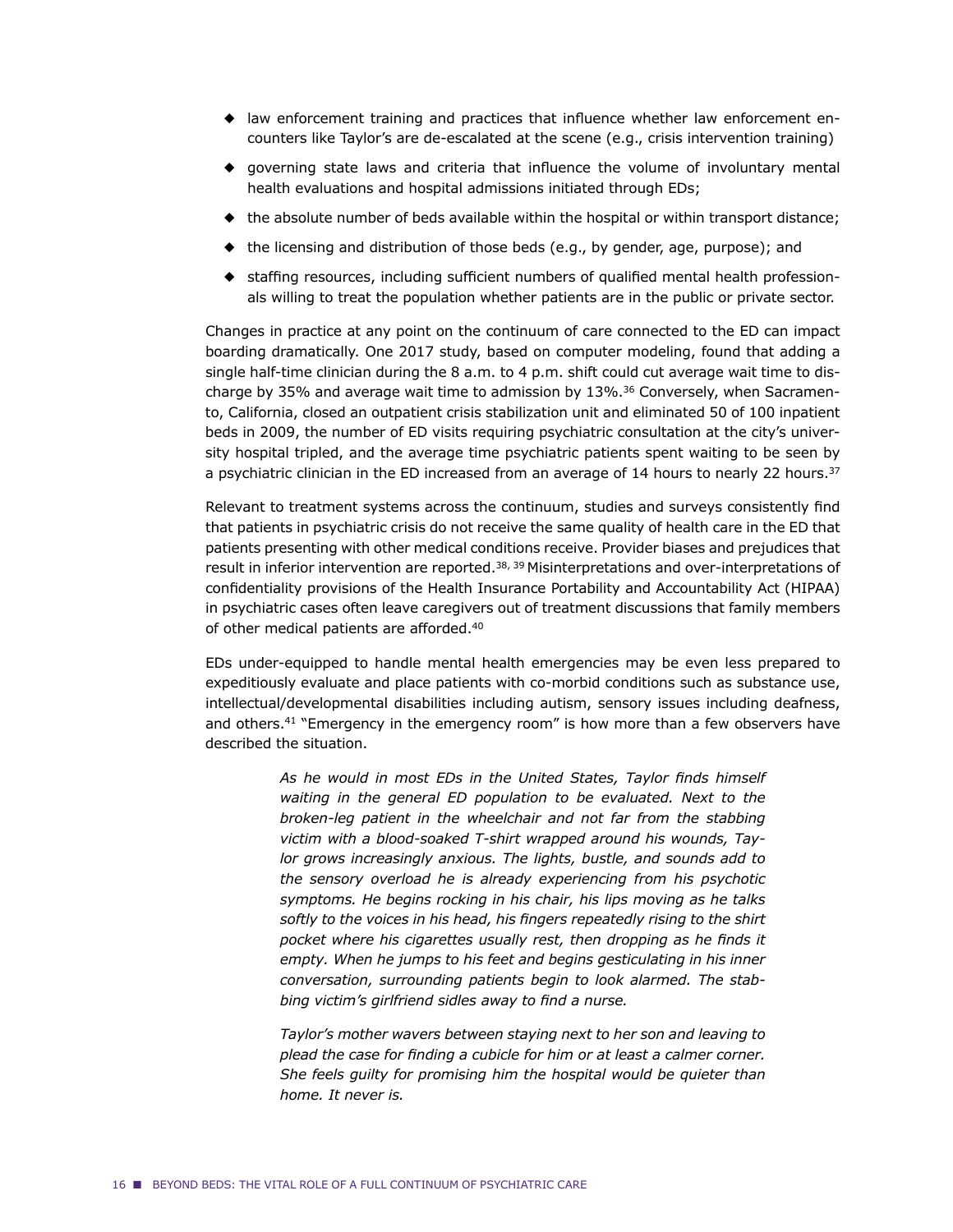#### **EMERGENCY TREATMENT PRACTICES**

The Emergency Medical Treatment and Labor Act (EMTALA) is a federal law that requires stabilization and treatment of all persons coming to an ED prior to transfer, regardless of their insurance status or ability to pay. Nonetheless, psychiatric patients wait longer in EDs than other medical patients for admission and experience other disparities, including discharge without treatment or even arrest. Potential receiving hospitals are not obligated to accept patients from EDs.

*RECOMMENDATION: Federal, state and local agencies should monitor hospitals for adherence*  to EMTALA in their EDs and levy sanctions for *its violation, including the withholding of public funding. Hospitals with licensed psychiatric beds that refuse referred patients should similarly be sanctioned if monitoring shows they have a record of refusing referred patients without legitimate cause.*

Each year, there are an estimated 800,000 ED visits in the United States where the cause is symptoms of schizophrenia and 1.5 million visits where the presenting problem is associated with a mood disorder.<sup>42</sup> Optimally, psychiatric patients are seen in an area of the ED where they can be evaluated and cleared medically, then examined by a mental health specialist in no more time than a stroke or sepsis patient would wait for comparable services. At a minimum, a private space to distance them from the tumult of the ED, which can intensify symptoms is available, an accommodation that is especially critical for individuals who might find the sounds and activity of the typical ED overwhelming. In practice, most psychiatric patients are seen in the general ED, where, like Taylor, they are given a seat or a gurney and may spend hours or days in a public hallway.

An ED visit is another crossroads. What transpires there determines the patient's next step along the continuum of care, or off it. Figure 3 displays the most common ED outcomes for psychiatric patients.

The outcome that any individual patient experiences, like arrival at the ED itself, is a function of multiple factors, including the gravity of the symptoms; the patient's behavior; the availability of appropriate beds; the clinical assessment of the evaluator; the tenacity of the patient's advocates, who may include family members, outpatient providers and caretakers; and transient factors such as whether the hospital has a psychiatrist on staff.

All other factors being equal, however, if the supply of appropriate beds does not match the demand for them at this juncture, hospital admission likely will be delayed or denied altogether.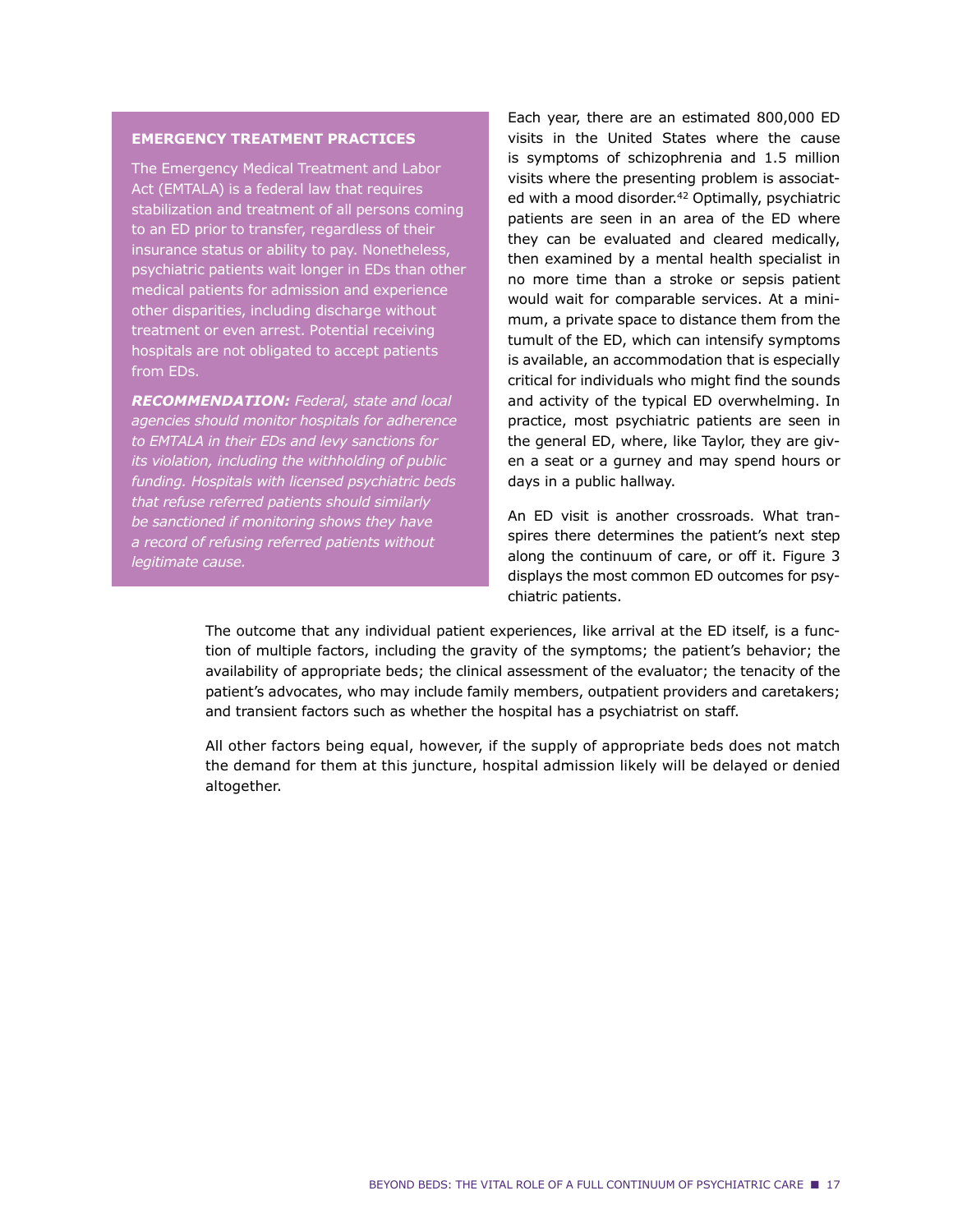

## *Discharge by Arrest*

- Departure from the ED in police custody
- Perceived as relatively uncommon
- · Used when patient's behavior
- escalates beyond ED's capacity



## *Discharge Without Support*

- Also known as "streeting"
- Perceived as relatively uncommon
- Discharged to the community without outpatient support



- Symptoms have abated; return to community is reasonable and safe
- Appropriate follow-up and outpatient support have been secured

ED patients with Sehizophrenia or<br>1 mood disorders were discharged with support in 2015

# *Boarding*

• Bed waits of days, weeks or months in the ED • No appropriate placement is available

Responding states reported 29 of 46<sup>Responding</sup> states re of ED physicians report **90**% of ED physicians report<br> **90**% boarding psychiatric patients



# *Hospital Admission*

• Admission to same hospital or elsewhere in the community

38% of psychiatric ED patients admitted to the same hospital in 2015

Patients admitted to short-term-<br>beds in another community hospital 0% Patients admitted to short-term-

5.8% Patients admitted to non-<br>
5.8% psychiatric "scatter" beds Patients admitted to non-

# **EMERGENCY DEPARTMENT OUTCOMES**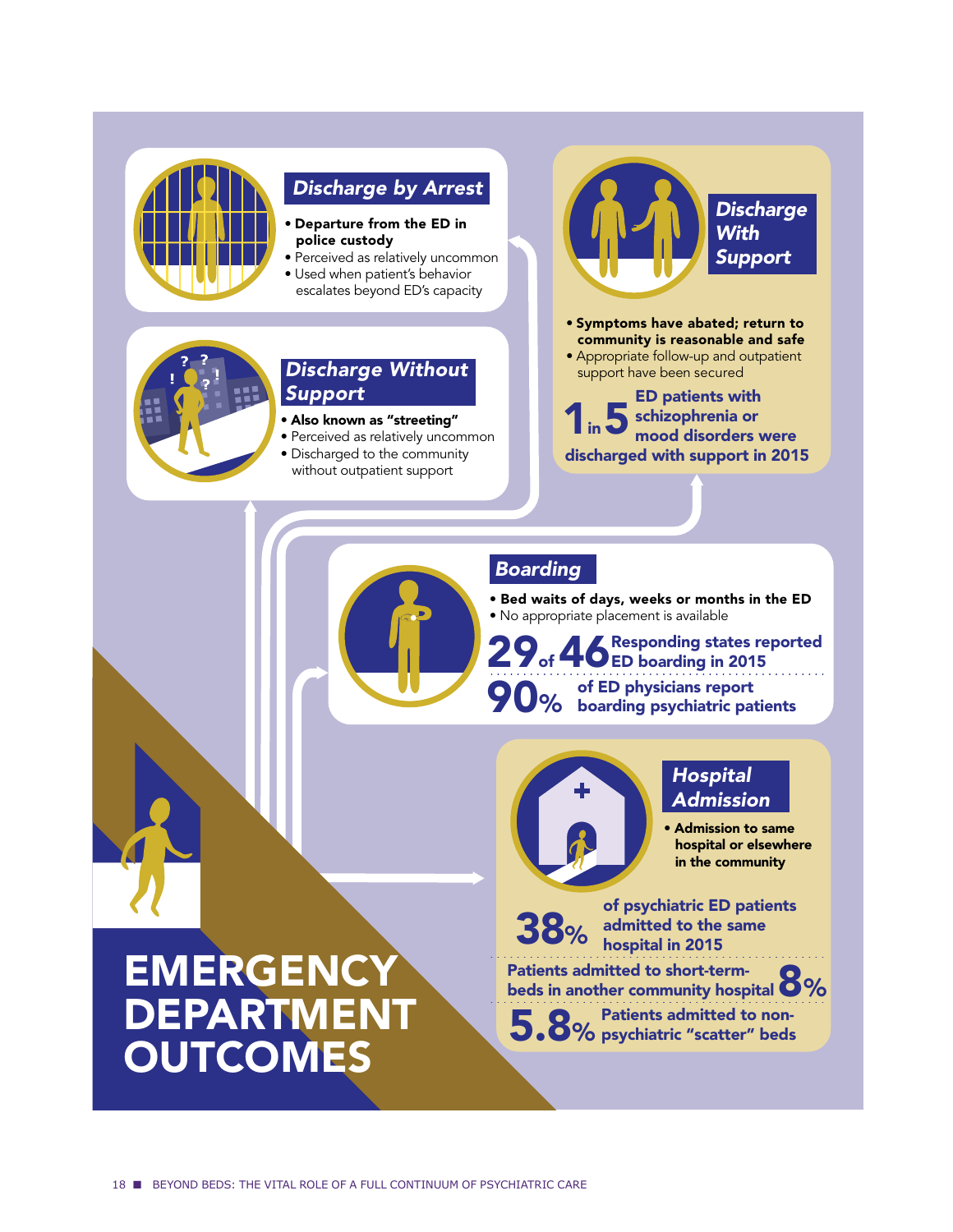# PSYCHIATRIC HOSPITALIZATION

*It is nearly 7 a.m. Taylor has been evaluated and determined to need hospitalization for monitoring and stabilization. Once she was assured he would have a bed, his mother went home to get some sleep. Taylor*  has been moved to a gurney pushed into a quieter corner of the ED, *where he waits. He rejected the food his nurse brought him and is drowsy after accepting medication to relieve his anxiety.* 

*There are no beds open in Community General's psychiatric unit. Under a contract with the county, the private hospital accepts patients held involuntarily as a danger to themselves or others, which makes voluntary patients like Taylor a lower priority for admission. There is no real-time bed registry for acute hospitals in his state. This leaves the crisis triage worker to hunch over a telephone in a cubicle off the nursing station, making call after call, hunting for a placement, a routine she follows several times in a single shift.*

*Most hospitals report that they are full or their units are currently too active, and maybe it will be better in the morning. A hospital two hours*  distant from Community General confirms it can admit Taylor. It takes *another hour for the ambulance to arrive to transport him and two*  hours for the drive. It will be hours more before his mother finds him *because Taylor left home without his cell phone and, observing confidentiality protections, Community General will not tell her where her*  son is or even confirm that he has been discharged to a hospital and *not to the streets.* 

*Even so, Taylor is again fortunate: His wait to admission lasted less than half a day. The nurse in the psychiatric unit when he arrives is*  welcoming and tells him it is fine to sleep through the morning group *therapy session because he has earned some peace and quiet.*

Inpatient treatment remains a vital component of the continuum of care.49,50,51,52 At a minimum, emergency hospitalization allows time for stabilization of acute psychiatric symptoms, much as intensive care in a cardiac bed promotes stabilization of acute cardiac symptoms. When state hospitals functioned as virtually the entire mental health system, they were the

#### **PSYCHIATRIC BEDS**

A full continuum of care includes a sufficient number of beds to meet the acute, intermediate and long-term needs of those individuals with mental illness who require more intense or specialized services than are available in the community. Currently, statutory, licensing, funding and other policies are combining to limit bed supply and access in most states. Hospitals receiving public funding are not required to have psychiatric beds to serve their communities, and patients are often then hospitalized at sites far away from home.

*RECOMMENDATION: Identify those policies and practices that operate as disincentives to providing acute inpatient and other beds or that act as obstacles to psychiatric patients accessing existing beds*  (e.g., the IMD exclusion) and require hospitals benefiting from taxpayer dollar investments to directly *provide or ensure timely access to inpatient psychiatric beds.*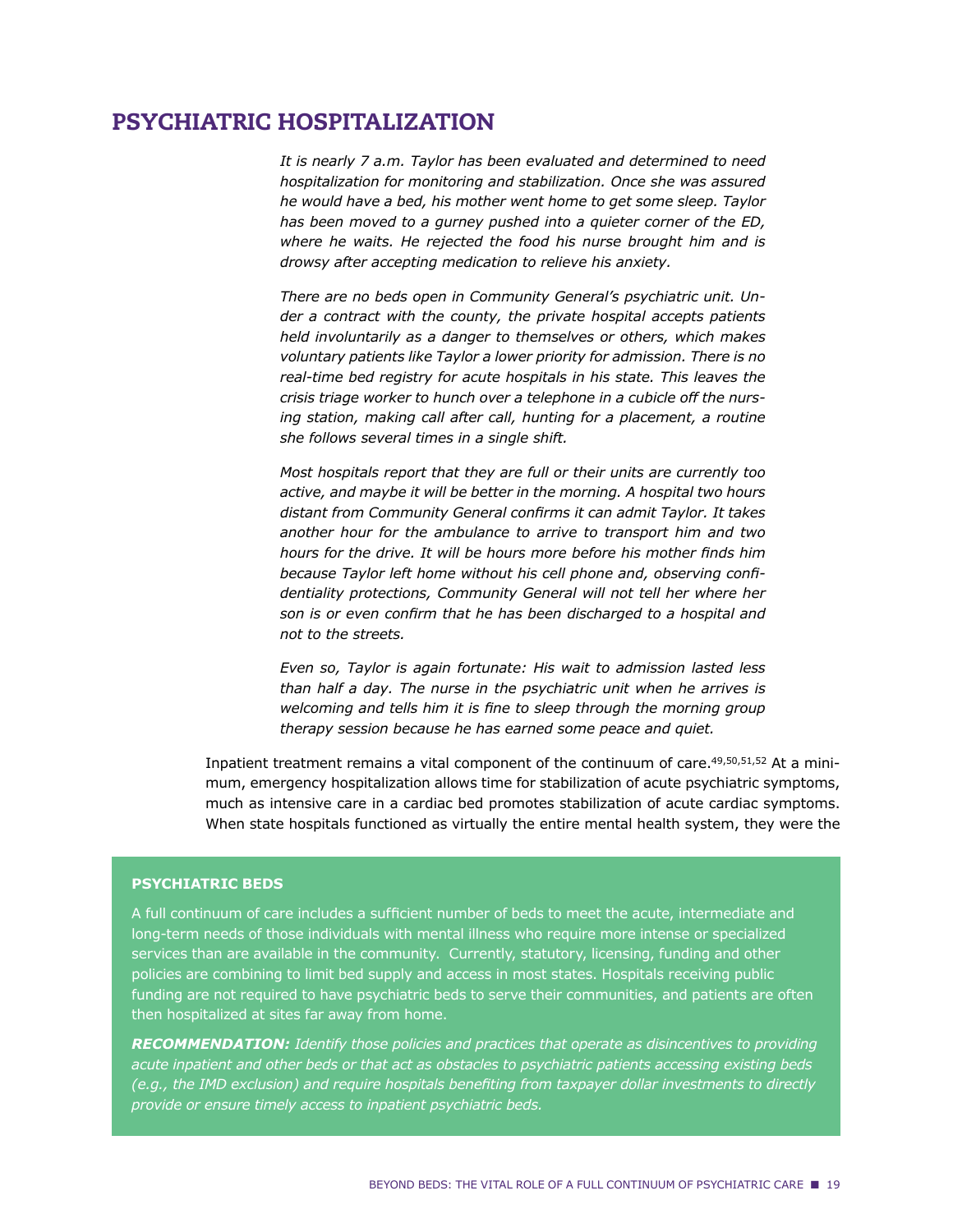main disposition point for patients transferred from community hospital EDs, whether voluntarily or involuntarily. It is largely a result of this model that state hospitals continue to be viewed as synonymous with psychiatric hospitalization.

Today, however, inpatient care extends far beyond state hospitals and far beyond hospitalization in other settings as well. Psychiatric hospitalization itself has been transformed. In 2014, approximately 75% of residential psychiatric beds were located outside of state and county hospitals,<sup>53</sup> and fewer than 2% of all public mental health care clients were treated in state hospitals.<sup>54</sup> Individuals 65 years of age or older, who made up 29% of the state and county hospital population in 1970, were being largely cared for in the community.<sup>55</sup> Although some state hospitals continue to accept voluntary patients, the majority of state and county beds are reserved for civil patients deemed by a court to meet criteria established by each state for involuntary commitment or, increasingly, by forensic patients involuntarily committed through the criminal justice system.<sup>56,57</sup>

> *In the hospital, Taylor is seen every day by a psychiatrist on rounds and goes to group therapy sessions led by an occupational therapist. The groups are mixed, some interesting and some not. He spends time in the day room, which is better than some he has seen, with a foosball*  game and a game table. In therapy with his social worker, he fills out *familiar lists about "triggers" that upset him, his goals, and where he sees himself in a year. Already, she is talking to him about discharge.*

> *Taylor's social worker asks him about the medications he has been on over the years and what he likes and does not like about them. He says he noticed that he mostly stays out of trouble when taking medication and makes plans for getting a job, saving up money for his own car, and having a girlfriend. What he does not like is that the medications make him gain weight, but do not make the voices stop ordering him to do things he probably should avoid, like breaking his mom's dishes.*

> *Various members of his team describe a drug the doctor discussed with him at a treatment team meeting called clozapine. The nurses tell him people who have a history of drugs that do not eliminate symp*toms often find this one works for them. They call that one of the pros. *There are cons, too: regular blood testing, drooling at night and, probably, continued struggles to keep his weight down. His social worker asks him to consider going on clozapine despite the cons because it could control his symptoms better and make it easier to follow through on his plans and dreams. He says he will consider it.*

As with other medical conditions, insurers require clinical evidence that a continued hospital level of care is necessary at this point. With psychiatric hospitalization, justification requires describing impairments resulting from continued symptoms that cannot safely be managed without around-the-clock medical monitoring. Taylor's hospital experience illustrates how this strategy works in practice. On his third day of intensive hospital treatment, Taylor agrees to give clozapine a try. By then, he has accepted anti-anxiety medications and a few doses of antipsychotic medications when he complained the voices were overwhelming him. He is noticeably calmer and more focused in groups and is interacting socially with other patients. This all goes into his medical chart. He is still distracted by voices others cannot hear, but he opens up to his social worker, has no behavior issues, and reports and demonstrates no intention to harm himself or others. On the fifth day, his psychiatrist documents in Taylor's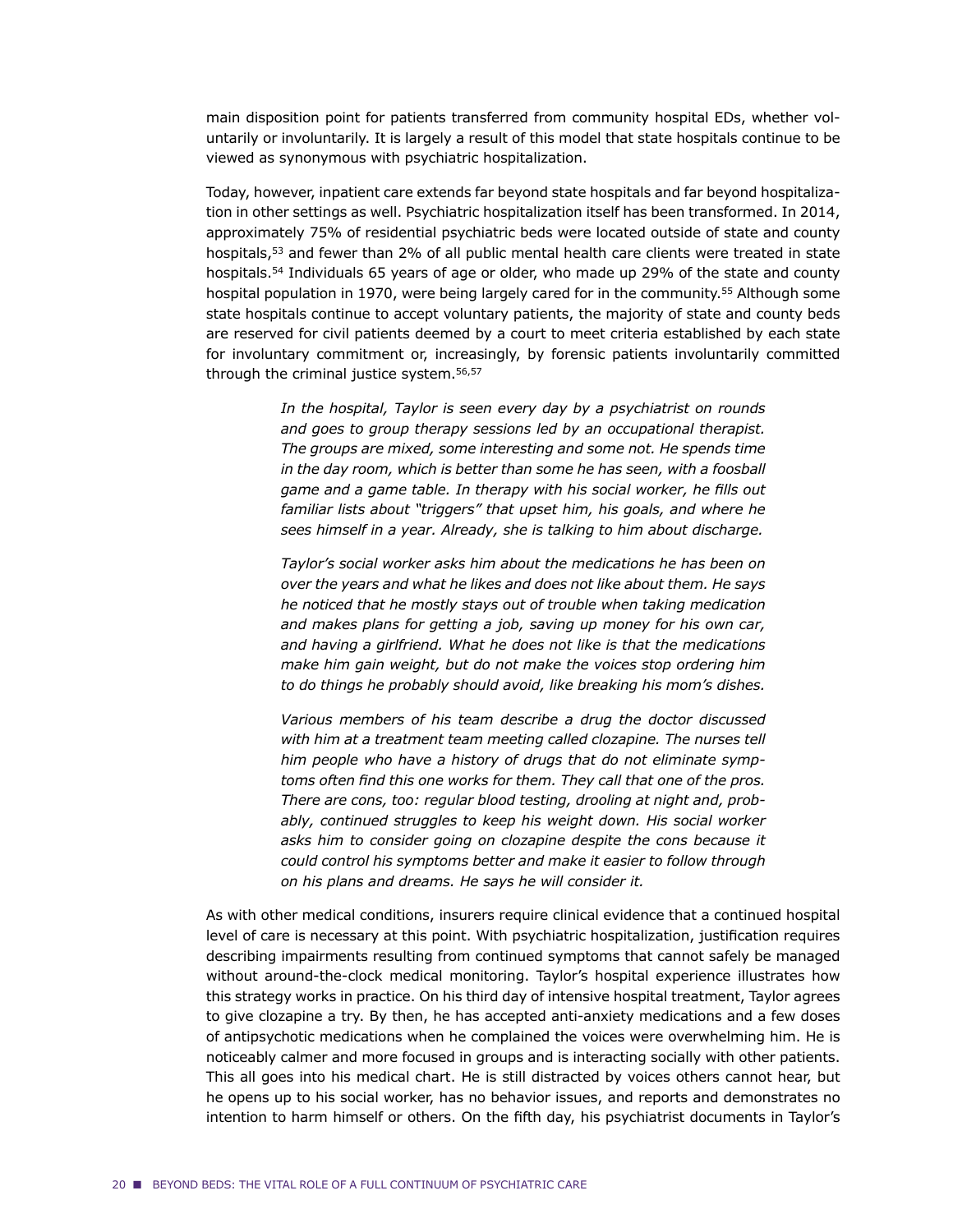#### **DATA-DRIVEN SOLUTIONS**

Evidence-based public policy and practice require reliable, comparable, scalable data from which to identify, quantify, and analyze individual and community outcomes and thus implement best practices. Under new federal direction, more such data are becoming available, but their value to policymakers and the public continues to be limited by the lack of common definitions and methodologies, by delays in publication, and by barriers to public access.

*RECOMMENDATION: Policymakers should prioritize and fully fund the collection and timely publication of all relevant data on the role and intersystem impacts of severe mental illness and best practices.* 

clinical notes that he is ready for a step-down placement. The insurer lowers payment to the hospital based on this finding, and the hospital's actual costs are no longer fully covered. Discharge becomes imminent.

In 2014, the federal government reported 800,000 hospital discharges of patients with schizophrenia and 1.5 million discharges of those with mood disorders, including bipolar disorder and major depression. Discharge practices vary by state and by county within states and are influenced by state laws, public policy priorities, state and local budgets and a host of other factors. While two to three weeks are necessary for antipsychotic medications such as clozapine to reach a therapeutic level at which they significantly reduce symptoms, few patients outside of state hospitals remain inpatients long enough for that to happen. In 1980, the median length of stay (LOS) for an acute episode was 42 days.58 By 2014, it was about seven days.59 At 77 days, the average LOS is much longer in state hospitals, $60$  one of the reasons that some researchers, advocacy groups, family members and others continue to call for more state hospital beds.

One analysis compared state data and found shorter state hospital LOS to be associated with higher rates of readmis-

sion,<sup>61</sup> but the link between LOS and outcomes is largely unexplored at the patient level. Those data that do exist about LOS typically are not diagnosis-specific, making it difficult to determine whether LOS is more critical for some diagnoses or symptoms than others. This dearth of information deprives all the stakeholders of an essential ingredient for evidence-based LOS quidelines and practices. Also lost are the findings necessary to make an outcome- or cost-based rationale for expanding transitional residential beds as a means of reducing the demand for hospital beds and improving mental health outcomes overall.

In a more complete continuum of care, Taylor's episode likely would have been avoided entirely, or he would have gained immediate access to the level of care needed, avoiding the encounter with police, visit to the ED, and hospitalization. The next stage of his journey illustrates how an integrated approach with a full spectrum of appropriate services works to achieve better outcomes.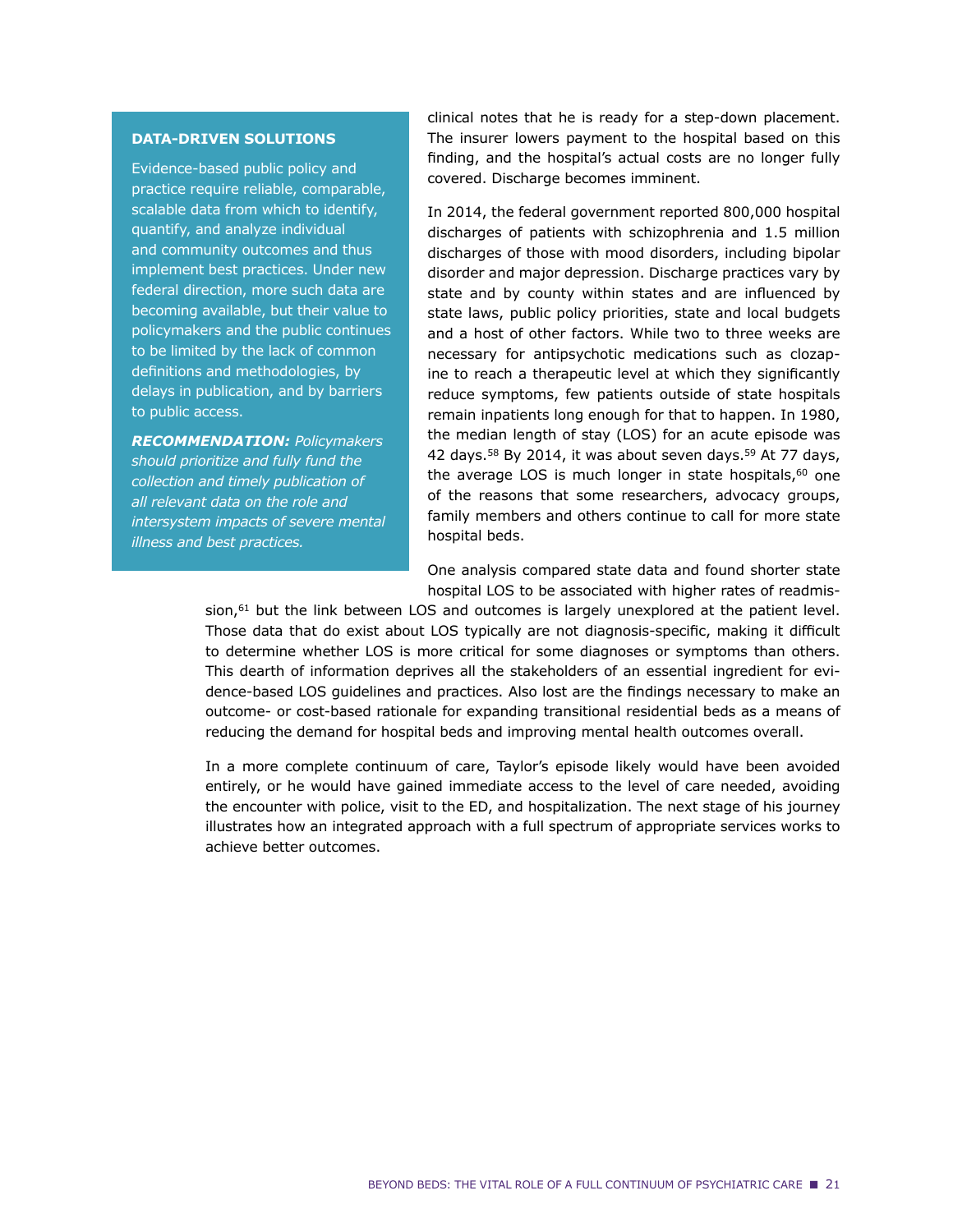# TRANSITIONAL BEDS

*Taylor's social worker is the one who tells him about Stepping Stones House. He will eat and sleep there temporarily, but it is not a hospital, she promises. It is small – only six beds in a real house, in his home county. He will see some of the same kinds of people he does in the hospital – a social worker, a psychiatrist, a caseworker – but he will meet new ones. Stepping Stones' staff will introduce him to an entire team that will be "his" once he moves back to his mother's home or to another setting. They will link him to the clozapine clinic that operates at an academic medical center he will be able to reach by public transit. While his medications are still being adjusted and his psychiatric symptoms continue to subside, Stepping Stones will work with Taylor to map his next steps and provide the linkages to services that will support his further recovery.* 

*Taylor also will be connected with a young adult peer with a serious mental illness diagnosis who has been trained to support others with similar disorders and help them navigate their own recovery journeys. As long as Taylor attends group sessions and stays on the plan his treatment team has developed with him, he will be able to go on unsupervised outings with his mother or the trained peer. And after two weeks, maybe less, he will move to an even less restrictive setting that his team inside and outside Stepping Stones will work with him to select. His mother says he is welcome to come back home, but the Stepping Stones House staff also can introduce him to group living options near his home if he wants to try something different until he is ready to live more independently.*

#### **LINKAGES**

Outpatient supports could effectively increase bed capacity by reducing the number of patients in need of inpatient care. However, because these often are unevenly distributed and operate in silos rather than in collaboration, system inefficiencies occur that create barriers to recovery as individuals are left to themselves to navigate a complex array of interventions despite their significant mental health and other challenges.

*RECOMMENDATION: Policymakers should recognize that mental health, community, justice and public service systems are interconnected and*  adopt and refine policies to identify and close gaps *between them. Practices should include providing "warm hand-offs" and other necessary supports to help individuals navigate between the systems in which they are engaged.*

Residential treatment beds are the fastestgrowing category of capacity in the United States. Since 1970, the number of such beds has doubled, from 6.8 beds per 100,000 people to 13.5 per 100,000 in 2014.62 Terminology differs by locale. They may be described as "respite," "transition" or "step-down" services, or by another name, but their essential characteristic is providing a place to stay that is monitored by non-medical staff who are trained in medication administration and who provide transportation and other support and structure. They generally do not have a psychiatrist or a nurse on-site but may have medical personnel on call in the case of an emergency. The stays are short-term, typically four weeks or less.

Functionally, transitional beds may operate either as a hospital diversion or a hospital stepdown strategy. Residents typically are referred by the public mental health system, hospitals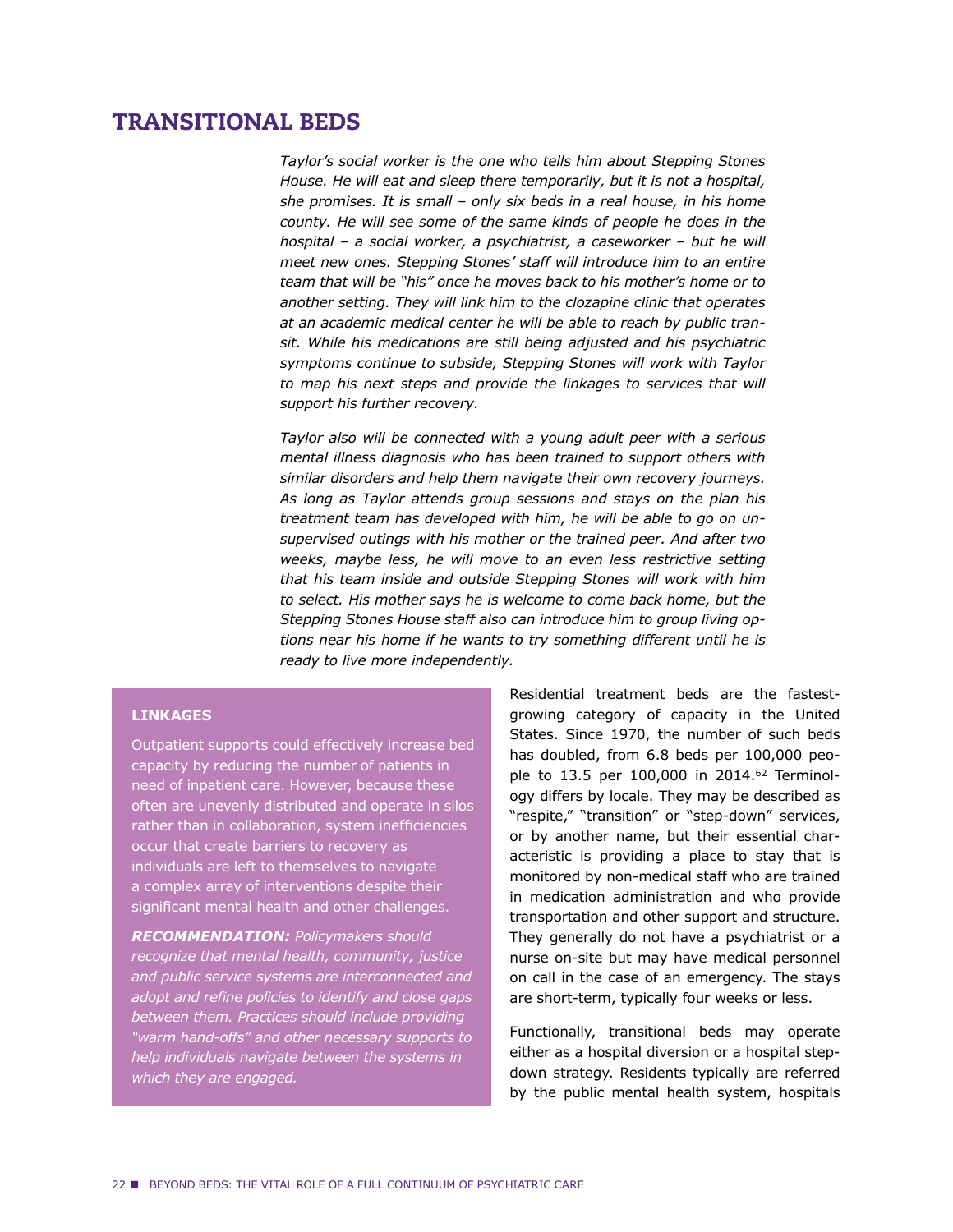or other public agencies; individuals and private providers cannot access them. Had Taylor still been engaged with the mental health system when symptoms that led to his latest psychotic episode began, he could have been referred to Stepping Stones to head off the emergency. Respite, structure, abstention from alcohol and other substances, refocusing on his goals, medication adjustments, and other supports might have stabilized him suf ficiently to return home and carry on with no further intervention. The police call, ED visit, and hospital stay would have been averted, along with the resulting stress on Taylor and his mother and the costs to the systems involved. Had he continued to destabilize, he could have been transferred from Stepping Stones to the inpatient unit, and perhaps back again before returning home.

#### **TECHNOLOGY**

Mental health applications for computer and other technologies are proliferating and hold promise for promoting more precise, timely and effective treatment for individuals with serious mental illness. At the same time, computer models are emerging that equip decision makers to analyze large data sets and project the impact of small changes to systems of care to better tailor interventions toward positive outcomes. Technologyassisted medical record keeping has increasingly been constructed to preserve and draw down clinical information, while maximizing allowable sharing of such information between clinicians through health information exchanges.

*RECOMMENDATION: Policymakers should create and expand programs that incentivize and reward the use of technology to advance care delivery, promote appropriate information sharing and maximize continuity of care. Policymakers should require as a condition of such incentives that outcome data be utilized to help identify the most effective technologies, and they should actively incorporate proven technologies and computer modeling in public policy and practice.*

There have been few studies to assess the effectiveness of transitional residential programs in producing measurably improved outcomes, but their role in linking people with mental illness to evidence-based programs and other promising supports strongly suggests an indirect association. For example, Stepping Stones staff makes sure every qualifying resident moves on with an active application for services such as mobile ACT teams, and members of the ACT team for his area will come to Stepping Stones to meet Taylor. Sometimes called "hospitals without walls," the ACT model has repeatedly been found to reduce re-hospitalization and improve other outcomes.

Because of the nation's psychiatrist shortage, Taylor may have to wait a month or two for an appointment with a supervising psychiatrist, as he did when he transitioned from youth to adult services. To bridge that gap, the staff at Stepping Stones introduces Taylor to a tele-psychiatrist from a different region

who is on contract to provide interim services. Taylor also is introduced to some of the newest mobile apps for mental health. Although still to be fully studied, apps show promise in monitoring symptoms and keeping patients connected to their community providers.<sup>63</sup> He is allowed to use his mobile phone for an extra hour each day if he downloads at least two apps and works at becoming familiar with them. Interestingly, Stepping Stones staff also are encouraged to use apps to manage their own stress and mitigate compassion fatigue.

Stepping Stones is able to bill Medicaid for Taylor's medication supervision and some of its services, but the rest of its services are funded by Taylor's county. By tracking and analyzing intersystem costs, the county was able to determine that funding Stepping Stones 24/7, 365 days a year costs less than maintaining the status quo without hospital diversion and hospital step-down.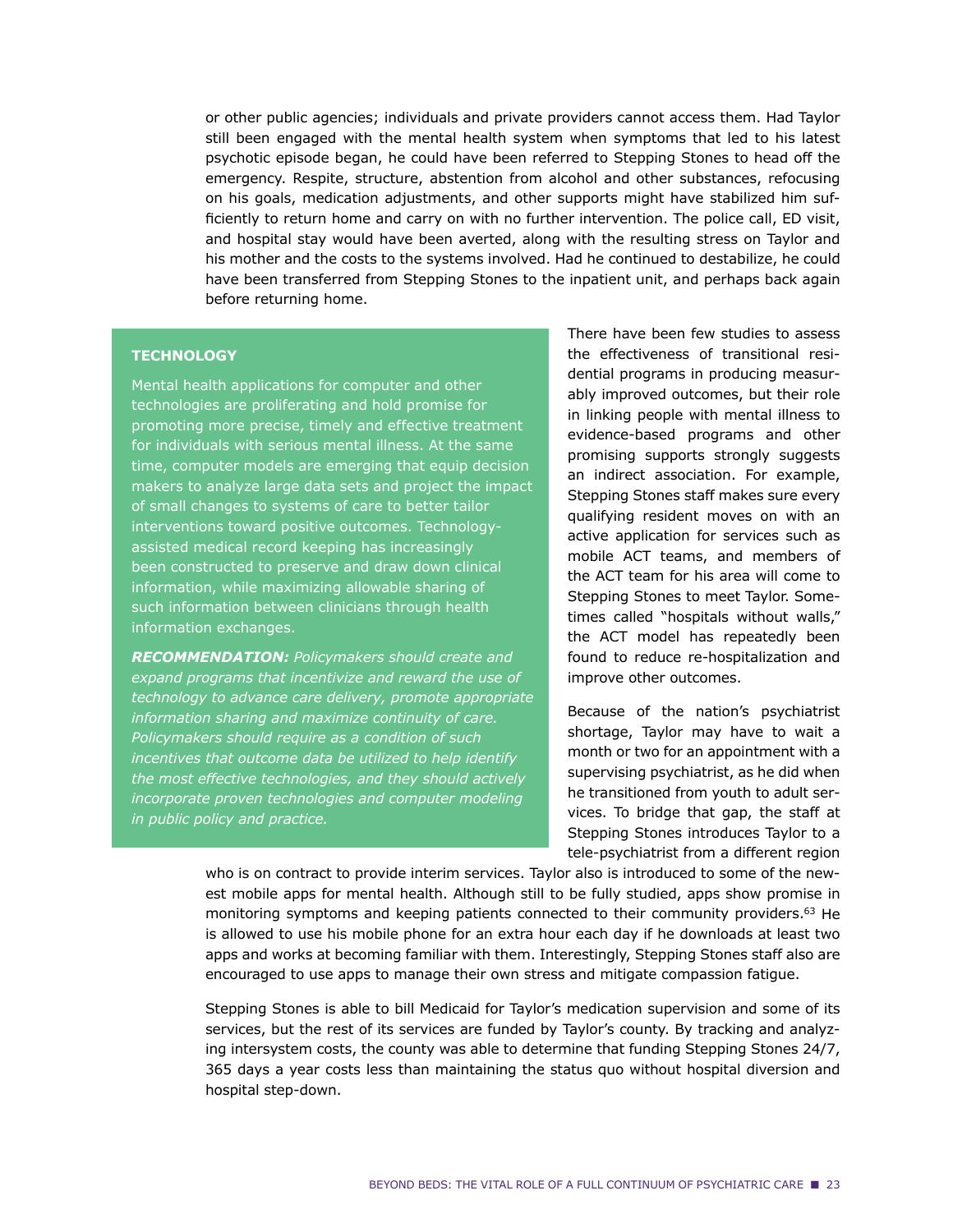#### **WORKFORCE**

The capacity of any system to deliver services effectively and efficiently is impaired by workforce shortages. Both outpatient and inpatient mental health services and supports are being limited in many locations because there are not sufficient numbers of trained workers and certified peers to provide them. These neglected services include psychiatric beds that cannot be used because they are unstaffed. Limiting services in turn limits opportunities for recovery and the benefits of recovery to individuals and their communities.

*RECOMMENDATION: Policymakers at every level should initiate assessments to identify, establish and implement public policies and public-private partnerships that will reduce structural obstacles to people entering or staying in the mental health workforce. This workforce includes peer support for adults and parent partners for youth and their families. These assessments should include, but not be limited to, educational and training opportunities, pay disparities, and workplace safety issues, and the assessments should be conducted for the workforce across all positions.*

For example, county officials found that law enforcement officers had spent more than 60,000 hours during the previous year driving people in psychiatric crisis to EDs, between EDs and admitting hospitals, and more rarely, to the state hospital, four hours away. The county's costs for psychiatric emergencies also included paramedic hours, ED, and local hospital charges for patients held for emergency evaluation, the costs of medication for inmates in the county jail, and medical costs for citizens and law enforcement injured during encounters.

A majority of the county commissioners eventually decided that every county resident with a serious mental illness who did not have a crisis in any given year represented a dollar–or many dollars–saved. By the time Taylor entered Stepping Stone House, the county mental health department had already been directed to find another small residential house where a second Stepping Stone House could be opened.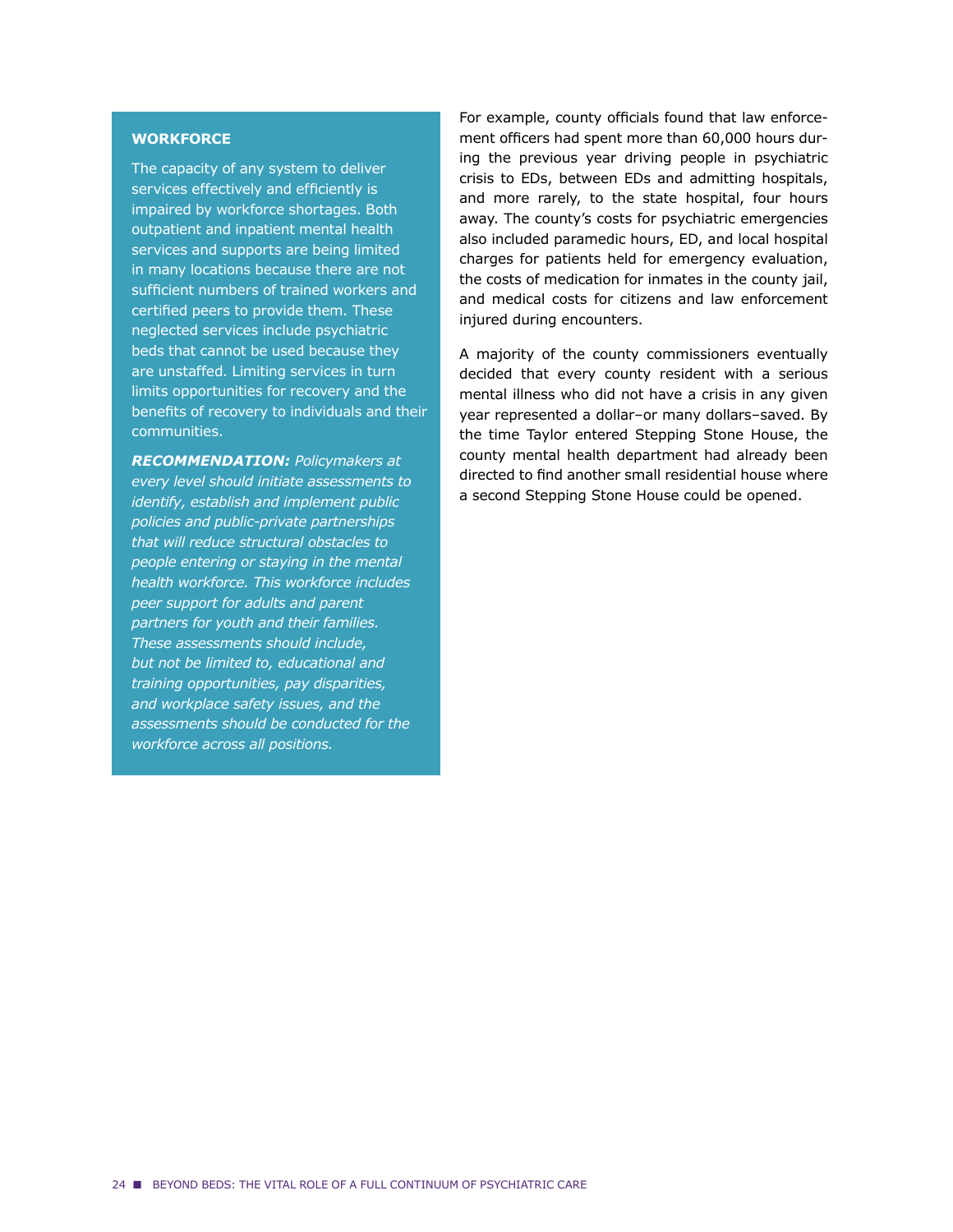# LIVING IN THE COMMUNITY

*Taylor leaves Stepping Stones after three weeks. He goes back to his mother's home for the time being, but he is on a waiting list for a room in a staff-supported group living environment not far from where she lives. He has mixed feelings about leaving his boyhood home because there he knows what to expect, and his mom's food is good. But most of the friends with whom he went to high school went away to college after graduating. For now, this is a step in a similar and hopeful direction.*

#### **PARTNERSHIPS**

A growing number of advocacy organizations, faith-based communities and others outside the mental health field are emerging as able and willing to support and supplement public resources. In some circumstances, such as with children, families are being included in treatment and policy development in new and more vigorous ways.

*RECOMMENDATION: Policymakers should recognize the vital role that families and non-traditional partners outside the mental health system can play in improving mental health outcomes and should encourage and support the inclusion of a broader range of invited stakeholders around mental illness policy and practice.* 

Taylor's trajectory is unlikely to be without further setbacks. He lives with a serious mental illness that can be unpredictable, with symptoms that come and go and can be more or less impairing at different times. He will be more stable and successful while consistent with medications, but there can be breakthrough symptoms or incomplete remission and, like most people with chronic conditions, it is likely he will periodically go off his prescribed medicine.

Depending on the symptoms he develops when he rejects treatment, civil or criminal courts may become involved in his care. He will have a range of side effects from annoying to, in very rare cases with clozapine, life-threatening. The weight gain associated with his medications places him at risk for developing comorbid health conditions, such as diabetes. His cigarette smoking compounds his risks.

Taylor's trajectory will, to some extent, depend on how thoroughly and successfully his local mental health agency is funded and how it is equipped to invest in programs that promote his well-being and success. He will benefit from access to integrated health care in which his medical and mental health providers collaborate on his treatment and care. His mother will remain a critical foundation of his sta-

bility, as family members can be, but she will need support and encouragement, too. Ultimately, Taylor's recovery will be a product of how completely the continuum of care serves him, along with his own courage and determination.

> *When he leaves Stepping Stones House after a stay of nearly three weeks, Taylor feels more hopeful than he has in a long time. His team has expanded well beyond his mom and a caseworker. He moves into a house with a half-dozen other young men and women with disabilities and enters a Clubhouse International day program nearby. There, he meets and socializes with others in mental health recovery and receives employment coaching. Through the Clubhouse's introductions, he gets hired as a bagger by a local grocery store committed to employing people with special challenges. Clubhouse emphasizes and encourages sobriety to participate, which motivates Taylor to follow through with a vow to stay away from substances that have undermined his recovery in the past. After one of his new friends introduces him to a local church program that provides scholarships to attend*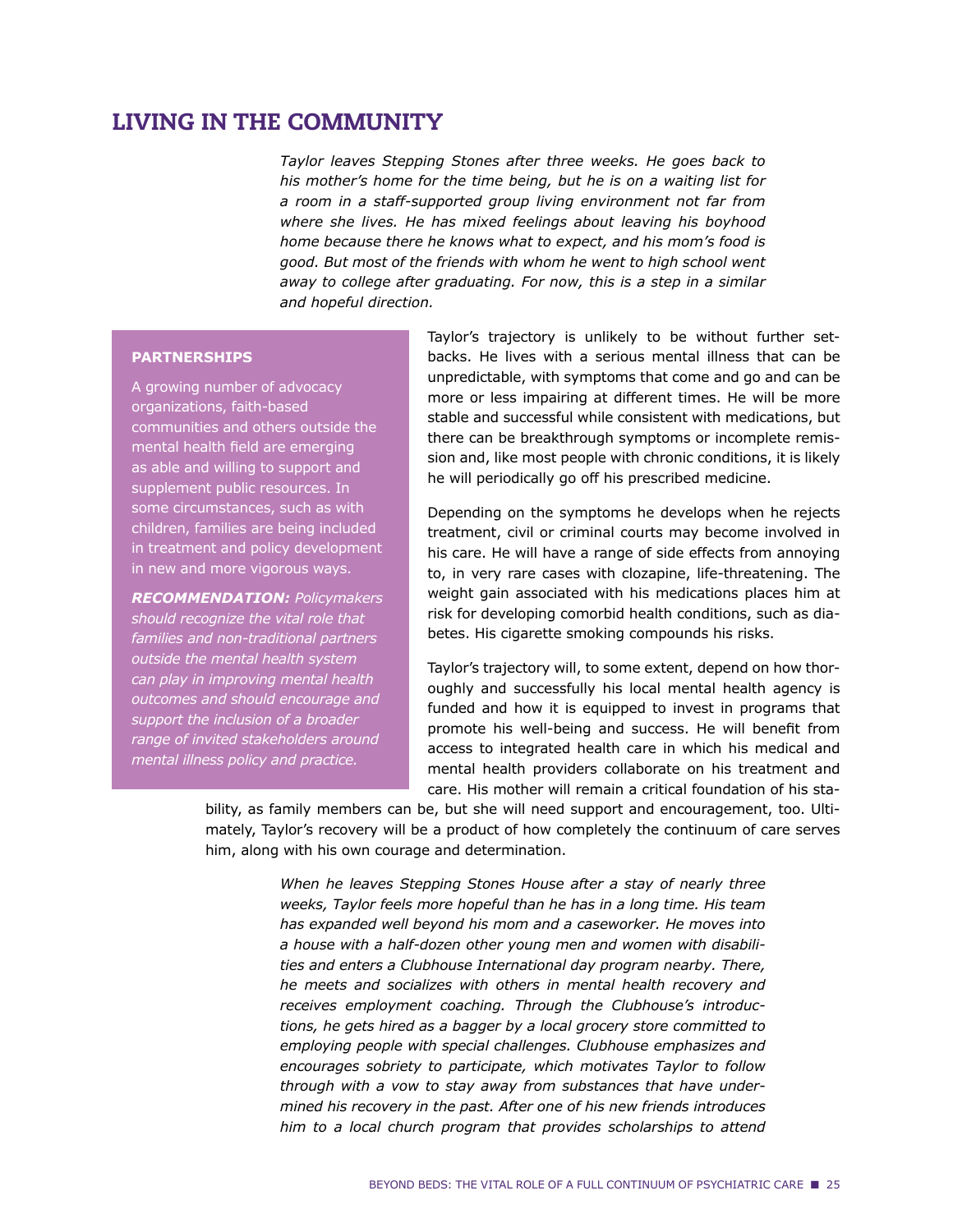*the local community college, he enrolls in a psychology class. On his*  first night back in school, he meets a young woman who eventually *becomes his girlfriend.*

*Taylor has one short relapse after he decides he has recovered beyond any need for medication and stops taking his clozapine, but he stabilizes quickly during a brief stay at Stepping Stones and returns to his group living environment, job, and girlfriend. Occasionally, the old voices break through and speak up again, but he has learned tactics for ignoring them, and he no longer gets into trouble when they do. As he works his way to the top of the list for a supported housing apartment, he and his case manager agree he is ready for less frequent appointments, and his meetings with the peer support worker from Stepping Stones shift from weekly to twice-monthly.*

*Taylor is on his way.*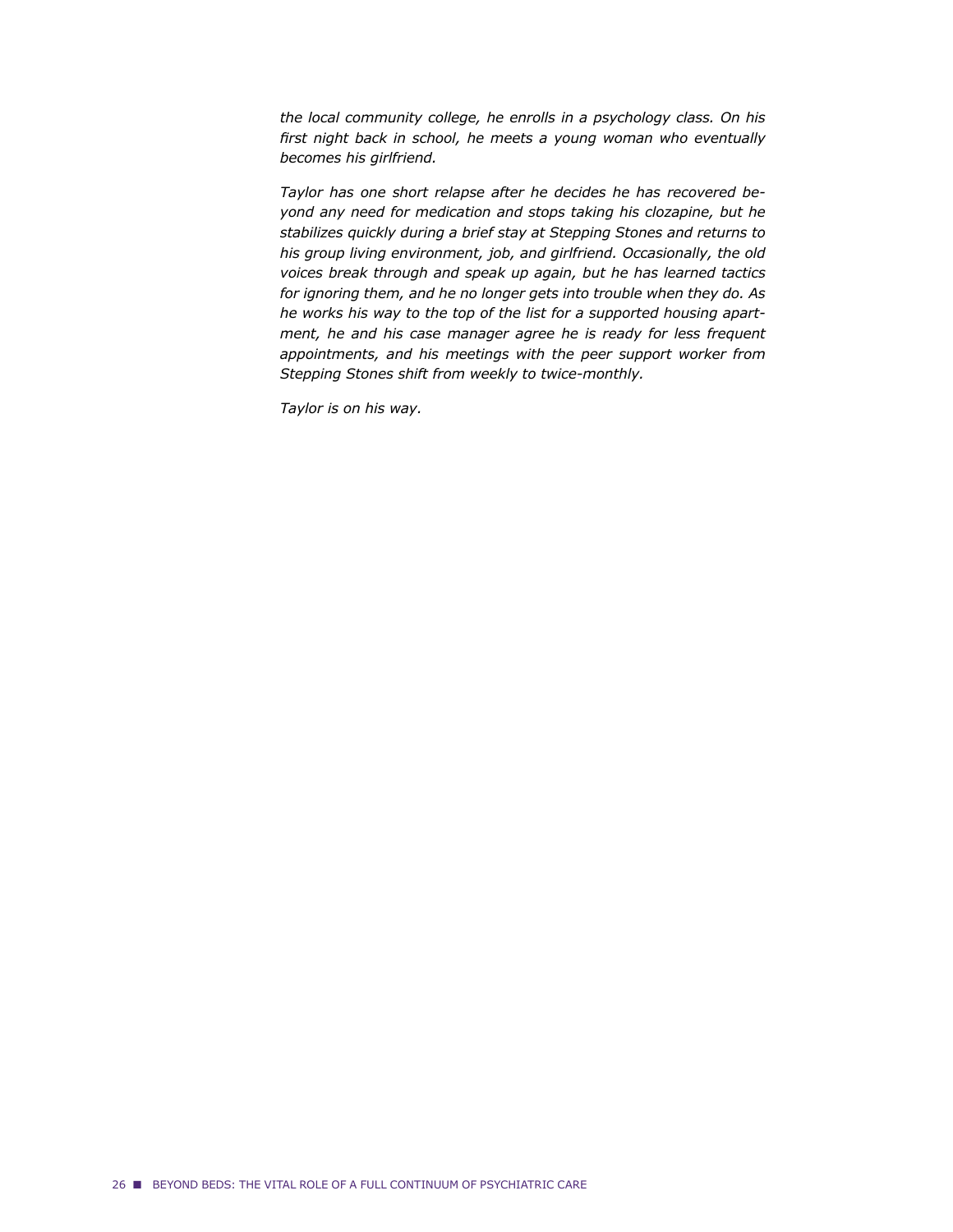# **CONCLUSION**

Taylor's story, although fictional, represents the challenges of a young adult with a chronic and serious mental illness. His role in this paper is to illustrate both the gaps and the opportunities in the continuum of mental health care. We depict him as having received excellent supports as a young adolescent with youth-guided and family-driven care, and then, when our story begins, experiencing symptoms and personal setbacks after the transition to adult services.

Comparatively, his narrative illustrates more positive than negative outcomes: He was not arrested during his crisis, spent less than a day in the ED, was admitted to a psychiatric bed for treatment of his acute symptoms, accepted new medication, and was discharged to transitional care, which became a turning point. "More positive than negative," however, should not be considered acceptable for someone like Taylor, but more psychiatric beds alone would not have improved the outcome.

A robust system of care for individuals with serious mental illness must look beyond beds and offer comprehensive and quality treatment and services before, during, and after acute illness episodes. Without a broader view of what is needed, individuals with mental illness will remain at risk of negative outcomes, including hospitalization and rehospitalization, arrest and re-arrest, homelessness, and even early death. Efforts across the country are underway to build successful alternatives to these outcomes–a good start–but validation, replication, and proliferation of effective treatment practices for individuals of all ages are urgently needed in communities of every size nationwide.

The era of mental health care that is centralized and provided primarily through governmentoperated inpatient facilities is over. For more people with serious mental illness to survive and thrive, we need better early detection and prevention practices, more precise diagnostic methods, more targeted and effective medications with fewer side effects, more parity with care for other medical conditions, and less isolation for individuals with psychiatric illness. We need to know more about why devastating co-occurring substance use is so common in mental illness and develop effective approaches to reducing it.

On every level, the rush to "more beds" needs to be tempered with illumination and clarity about patient need, the kinds of beds best suited to meet those needs, and the recognition that bed capacity is a function of more than sheets on a mattress. Only a complete continuum of psychiatric care can reduce the human and economic costs associated with mental illness.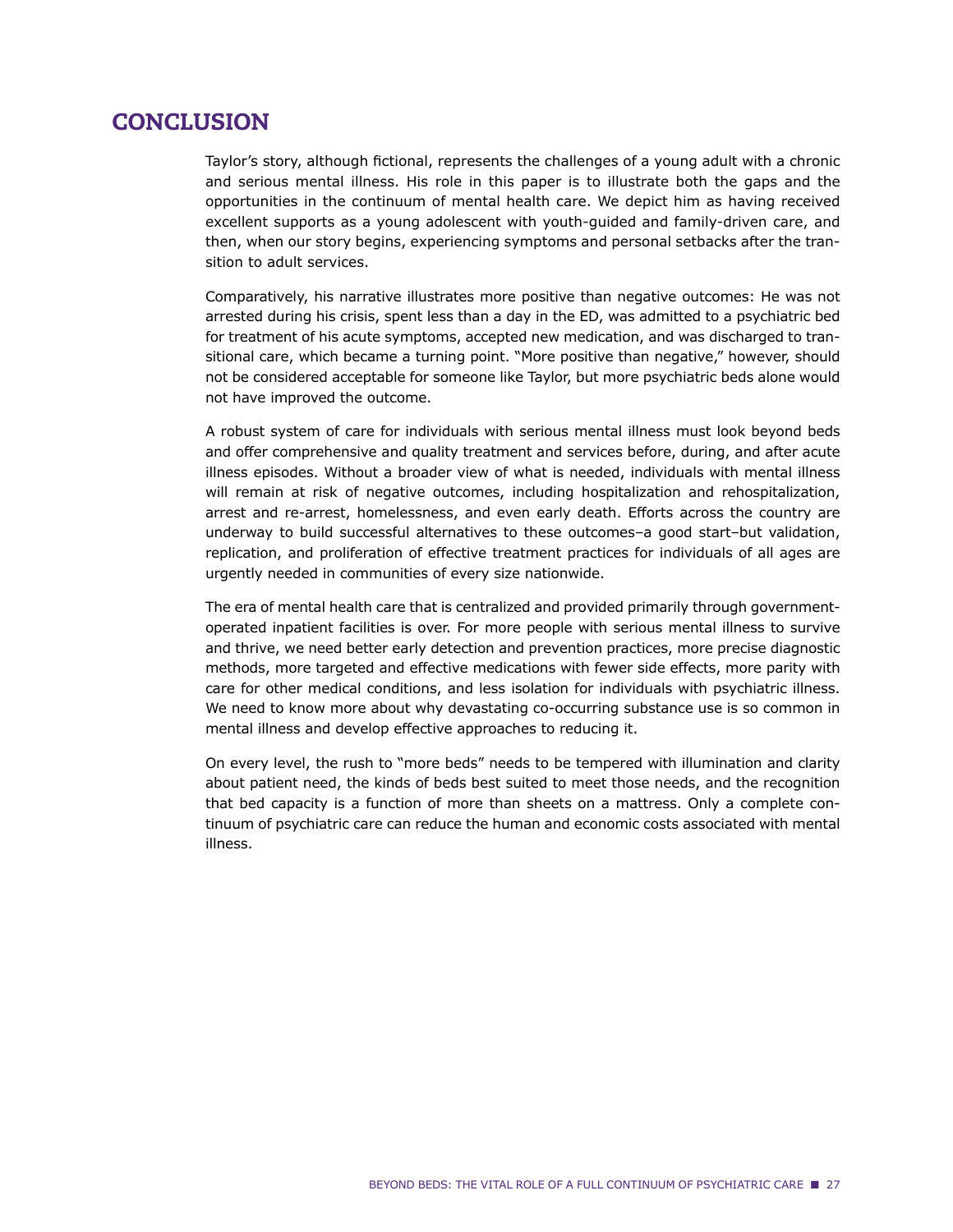## REFERENCES

- <sup>1</sup> McDermott, K. W., Elixhauser, A., & Sun, R. (2017). *Trends in hospital inpatient stays in the United States, 2005–2014.* Rockville, MD: Agency for Healthcare Research and Quality. Retrieved from https://www.hcup-us. ahrq.gov/reports/statbriefs/sb225-Inpatient-US-Stays-Trends.pdf
- <sup>2</sup> Slade, E. P., & Goldman H. H. (2015). The dynamics of psychiatric bed use in general hospitals. *Administrative Policy in Mental Health, 42(2)*, 139-146.
- $3$  Carpenter, W. T., & Davis J. M. (2002). Another view of the history of antipsychotic drug discovery and development. Molecular Psychiatry, 17(12), 1168-1173.
- <sup>4</sup> Lutterman, T. (2015). *Tracking the history of state psychiatric hospital closures from 1997 to 2015*. Falls Church, VA: National Association of State Mental Health Program Directors Research Institute, Inc.
- <sup>5</sup> Thornicroft, G., Deb, T., & Henderson, C. (2016). Community mental health care worldwide: Current status and further developments. *World Psychiatry, 15*, 276–286.
- <sup>6</sup> Geller, J. L. (2000). The last half-century of psychiatric services as reflected in Psychiatric Services. Psychiatric Services, 51(1), 41-67.
- <sup>7</sup> Torrey, E. F. (2014). *American psychosis: How the federal government destroyed the mental illness treatment system*. New York, NY: Oxford University Press.
- <sup>8</sup> Brown, P. (1979). The transfer of care: U.S. mental health policy since World War II. *International Journal of Health Services, 9(4), 645-662.*
- <sup>9</sup> Parks, J., & Radke, A. (eds.). (2014). *The vital role of state psychiatric hospitals*. Alexandria, VA: National Association of State Mental Health Program Directors. Retrieved from http://www.nasmhpd.org/sites/default/ files/The%20Vital%20Role%20of%20State%20Psychiatric%20HospitalsTechnical%20Report July 2014.pdf
- 10 Substance Abuse and Mental Health Services Administration. (n.d.). *Understanding first-episode of psychosis*. Retrieved from https://store.samhsa.gov/shin/content/SMA16-5006/SMA16-5006.pdf
- <sup>11</sup> Borum, R., Deane, M. W., Steadman, H. J. & Morrissey, J. (1998). Police perspectives on responding to mentally ill people in crisis: Perceptions of program effectiveness. *Behavioral Sciences and the Law, 16*, 393–405.
- <sup>12</sup> Reuland, M., Schwarzfeld, M. & Draper, L. (2009). *Law enforcement responses to persons with mental illness: A guide to research-informed policy and practice*. New York, NY: Council of State Governments Justice Center. Retrieved from https://csgjusticecenter.org/wp-content/uploads/2012/12/le-research.pdf
- $13$  Munetz, M. R. & Griffin P. A. (2006). Use of the sequential intercept model as an approach to decriminalization of people with serious mental illness. *Psychiatric Services*, 57(4), 544–559.
- $14$  Pinals, D. A. (2014). Forensic services, public mental health policy, and financing: Charting the course ahead. Journal of the American Academy of Psychiatry & Law, 42(1), 7-19.
- <sup>15</sup> Fuller, D. A., Lamb, H. R., Biasotti, M., & Snook, J. (2015). *Overlooked in the undercounted: The role of mental illness in fatal law enforcement encounters*. Arlington, VA: Treatment Advocacy Center. Retrieved from http:// www.treatmentadvocacycenter.org/storage/documents/overlooked-in-the-undercounted.pdf
- <sup>16</sup> Livingston, J. D. (2016). Contact between police and people with mental disorders: A review of rates. *Psychiatric Services, 67*, 850–857.
- <sup>17</sup> Harral, E. (2017, July). *Crime against persons with disabilities, 2009–2015 statistical tables*. Washington, DC: Bureau of Justice Statistics, U.S. Department of Justice. Retrieved from https://www.bjs.gov/content/pub/pdf/ capd0915st.pdf
- <sup>18</sup> Noonan, M. E. (2014, October). *Mortality in local jails and state prisons, 2000–2012 statistical tables*. Washington, DC: Bureau of Justice Statistics, U.S. Department of Justice. Retrieved from https://www.bjs.gov/ content/pub/pdf/mljsp0012st.pdf
- <sup>19</sup> Human Rights Watch. (2015, May 12). *Callous and cruel: Use of force against inmates with mental disabilities* in U.S. jails and prisons. Retrieved from https://www.hrw.org/report/2015/05/12/callous-and-cruel/use-forceagainst-inmates-mental-disabilities-us-jails-and
- <sup>20</sup> Wik, A., Hollen, V. & Fisher, W. H. (2017). *Forensic patients in state psychiatric hospitals: 1999–2016*. Falls Church, VA: National Association of State Mental Health Directors Research Institute, Inc. Retrieved from https://nasmhpd.org/sites/default/files/TACPaper.10.Forensic-Patients-in-State-Hospitals 508C.pdf
- <sup>21</sup> Fuller, D. A, Sinclair, E., Lamb H. R., Cayce, J. D., & Snook, J. (2017). *Emptying the "new asylums": A beds capacity model to reduce mental illness behind bars*. Arlington, VA: Treatment Advocacy Center. Retrieved from http://www.treatmentadvocacycenter.org/storage/documents/emptying-new-asylums.pdf

<sup>22</sup> Ibid.

- <sup>23</sup> Wik et al. *Forensic patients in state psychiatric hospitals*.
- <sup>24</sup> Fuller et al. *Emptying the "new asylums"*.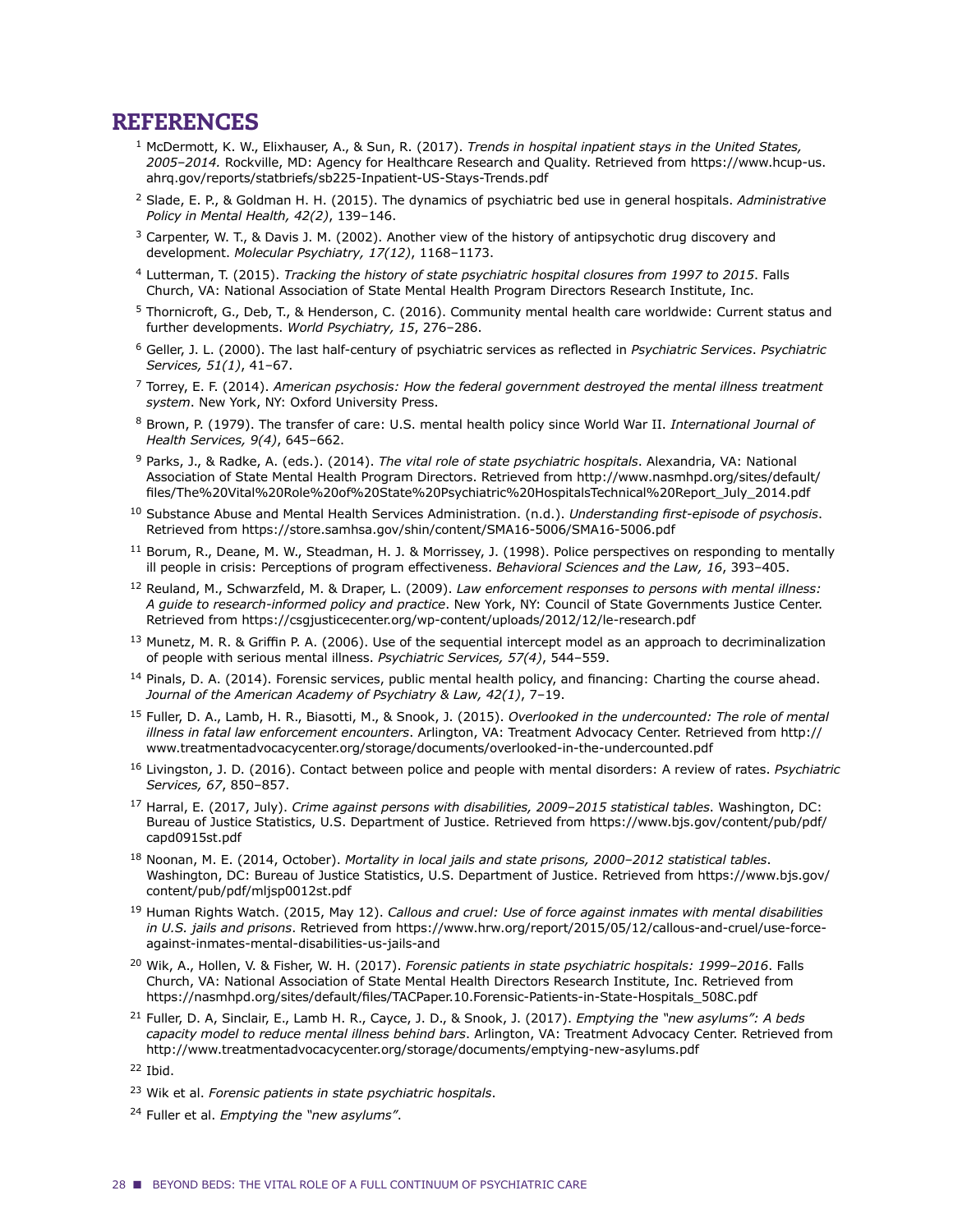- <sup>25</sup> South Florida Mental Health Association. (2016). *Miami-Dade Forensic Alternative Center pilot program status report*. Retrieved from https://www.neomed.edu/wp-content/uploads/CJCCOE\_11\_FACStatus.pdf
- <sup>26</sup> Fuller et al. *Emptying the "new asylums*.*"*
- <sup>27</sup> Fitch, W. L. (2014). *Assessment #3: Forensic mental health services in the United States: 2014. Alexandria,* VA: National Association of State Mental Health Program Directors. Retrieved from https://nasmhpd.org/sites/ default/files/Assessment%203%20-%20Updated%20Forensic%20Mental%20Health%20Services.pdf
- <sup>28</sup> Bronson, J. & Berzofsky, M. (2017, June). *Indicators of mental health problems reported by prisoners and jail inmates, 2011–2012*. Washington, DC: Bureau of Justice Statistics, U.S. Department of Justice. Retrieved from https://www.bjs.gov/content/pub/pdf/imhprpji1112.pdf.
- <sup>29</sup> American College of Emergency Physicians. (2016, October). *Physician poll on psychiatric emergencies.* Irving, TX.
- <sup>30</sup> Zeller, S. (2015). *Psychiatric boarding problems in the emergency department*. Oakland, CA: Alameda Health System.
- 31 In July 2017, AnMed Health in South Carolina was ordered to pay nearly \$1.3 million to settle 36 cases in which patients in psychiatric crisis were boarded from six to 38 weeks each during 2012–2013, per Meyer, H. (2017, July 6). S.C. hospital to pay \$1.3 million for not properly treating psych patients. *Modern Healthcare*. Retrieved from http://www.modernhealthcare.com/article/20170705/NEWS/170709977
- <sup>32</sup> Bender, D., Pande, N., & Ludwig, M. (2008, October). *A literature review: Psychiatric boarding*. Washington, DC: U.S. Department of Health and Human Services, Assistant Secretary for Planning and Evaluation, Office of Disability, Aging and Long-Term Care Policy.
- 33 Portnoy, J. (2016, January 5). Va. Sen. Creigh Deeds sues the state, others for \$6 million in son's suicide. *Washington Post*.
- <sup>34</sup> American College of Emergency Physicians. (2016). *Emergency department crowding: high impact solutions*. Irving, TX.
- <sup>35</sup> The Joint Commission (2015, December). Alleviating ED boarding of psychiatric patients, *Quick Safety 19*. Retrieved from https://www.jointcommission.org/assets/1/23/Quick\_Safety\_Issue\_19\_Dec\_20151.pdf
- $36$  Chepenik, L., & Pinker, E. (2017). The impact of increasing staff resources on patient flow in a psychiatric emergency service. Psychiatric Services, 68(5), 470-475.
- 37 Nesper, A. C., Morris, B. A., Scher, L. M., & Holmes, J. F. (2016). Effect of decreasing county mental health services on the emergency department. Annals of Emergency Medicine, 67(4), 525–530. Retrieved from http:// www.annemergmed.com/article/S0196-0644(15)01270-6/fulltext
- 38 Dovidio, J. F., & Fiske S. T. (2012). Under the radar: How unexamined biases in decision-making processes in clinical interactions can contribute to health care disparities. American Journal of Public Health, 102(5), 945–952
- $39$  Lawrence, D., & Kisely S. (2010). Inequalities in healthcare provision for people with severe mental illness. *Journal of Psychopharmacology, 24*, 61–68.
- <sup>40</sup> Subcommittee on Oversight and Investigations of the Committee on Energy and Commerce. (2013, April 26). Does HIPAA help or hinder patient care and public safety? U.S. House of Representatives, 113th Congress. Retrieved from https://www.gpo.gov/fdsys/pkg/CHRG-113hhrg82190/html/CHRG-113hhrg82190.htm
- <sup>41</sup> The Joint Commission. Alleviating ED boarding of psychiatric patients.
- $42$  Agency for Healthcare Quality and Research. (n.d.). Emergency department national statistics, 2014. Rockville, MD: Healthcare Cost and Utilization Project. Retrieved from https://hcupnet.ahrq.gov/
- $43$  Ibid.
- <sup>44</sup> Ibid.
- <sup>45</sup> National Association of State Mental Health Directors Research Institute, Inc. (2015). State Mental Health Authority Profiling System: 2013 Retrieved from http://www.nri-incdata.org/ProfilesDataReport.cfm?Field=P\_ 11&Database=Profiles13&ReportSelect=P\_11,%20P\_11a,%20P\_11b,%20P\_11c,%20P\_11c1,%20P\_12,%20 P 12a&Ptable=P13Policy1&Year=13
- <sup>46</sup> American College of Emergency Physicians. *Physician poll on psychiatric emergencies*.

<sup>47</sup> Ibid.

- <sup>48</sup> Ibid.
- <sup>49</sup> National Association of State Mental Health Program Directors. (2014). *Assessment #10: Expenditures*. Retrieved from https://www.nasmhpd.org/sites/default/files/Assessment%2010%20-%20Expenditures.pdf
- <sup>50</sup> La E. M., Lich, K. H., Wells, R., Ellis, A. R., Swartz, M. S., Zhu, M., & Morrissey, J. R. (2015). Increasing access to state psychiatric hospital beds: Exploring supply-side solutions. *Psychiatric Services, 67*, 523–528. Retrieved from http://ps.psychiatryonline.org/doi/abs/10.1176/appi.ps.201400570